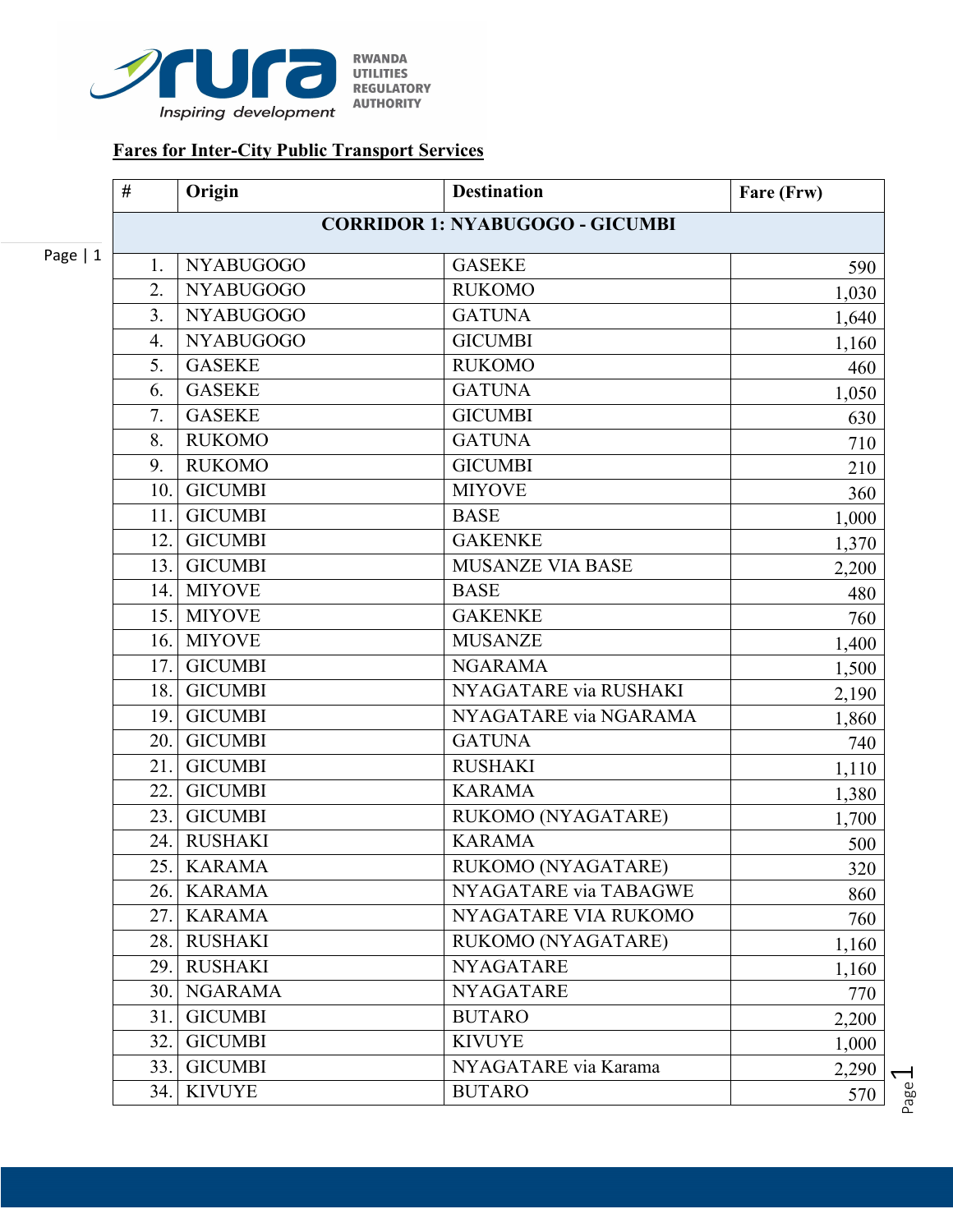

| .                 |
|-------------------|
| UTILITIES         |
| <b>REGULATORY</b> |
| AUTHORITY         |
|                   |

|   | #                                              | Origin            | <b>Destination</b> | Fare (Frw) |  |  |
|---|------------------------------------------------|-------------------|--------------------|------------|--|--|
|   | 35.1                                           | <b>GICUMBI</b>    | <b>RUTARE</b>      | 1,000      |  |  |
|   | <b>CORRIDOR 2: NYABUGOGO-KAYONZA-NYAGATARE</b> |                   |                    |            |  |  |
| 2 | 1.                                             | <b>NYABUGOGO</b>  | <b>KAYONZA</b>     | 1,580      |  |  |
|   | $\overline{2}$ .                               | <b>NYABUGOGO</b>  | <b>KIRAMURUZI</b>  | 2,100      |  |  |
|   | 3.                                             | <b>NYABUGOGO</b>  | <b>KIZIGURO</b>    | 2,200      |  |  |
|   | 4.                                             | <b>NYABUGOGO</b>  | <b>RWAGITIMA</b>   | 2,420      |  |  |
|   | 5.                                             | <b>NYABUGOGO</b>  | <b>KABARORE</b>    | 2,530      |  |  |
|   | 6.                                             | <b>NYABUGOGO</b>  | <b>GABIRO</b>      | 2,820      |  |  |
|   | 7.                                             | <b>NYABUGOGO</b>  | <b>KARANGAZI</b>   | 3,060      |  |  |
|   | 8.                                             | <b>NYABUGOGO</b>  | <b>RYABEGA</b>     | 3,170      |  |  |
|   | 9.                                             | <b>NYABUGOGO</b>  | <b>NYAGATARE</b>   | 3,390      |  |  |
|   | 10.1                                           | <b>KAYONZA</b>    | <b>KIRAMURUZI</b>  | 320        |  |  |
|   | 11.                                            | <b>KAYONZA</b>    | <b>KIZIGURO</b>    | 610        |  |  |
|   | 12.                                            | <b>KAYONZA</b>    | <b>RWAGITIMA</b>   | 780        |  |  |
|   | 13.1                                           | <b>KAYONZA</b>    | <b>KABARORE</b>    | 950        |  |  |
|   |                                                | 14. KAYONZA       | <b>GABIRO</b>      | 1,120      |  |  |
|   | 15.1                                           | <b>KAYONZA</b>    | <b>KARANGAZI</b>   | 1,490      |  |  |
|   | 16.1                                           | <b>KAYONZA</b>    | <b>RYABEGA</b>     | 1,600      |  |  |
|   | 17.1                                           | <b>KAYONZA</b>    | <b>NYAGATARE</b>   | 1,810      |  |  |
|   | 18.                                            | <b>KIRAMURUZI</b> | <b>KIZIGURO</b>    | 150        |  |  |
|   | 19.1                                           | <b>KIRAMURUZI</b> | <b>RWAGITIMA</b>   | 320        |  |  |
|   | 20.1                                           | <b>KIRAMURUZI</b> | <b>KABARORE</b>    | 530        |  |  |
|   | 21.                                            | <b>KIRAMURUZI</b> | <b>GABIRO</b>      | 650        |  |  |
|   | 22.                                            | <b>KIRAMURUZI</b> | <b>KARANGAZI</b>   | 1,030      |  |  |
|   | 23.                                            | <b>KIRAMURUZI</b> | <b>RYABEGA</b>     | 1,130      |  |  |
|   | 24.                                            | <b>KIRAMURUZI</b> | <b>NYAGATARE</b>   | 1,390      |  |  |
|   |                                                | 25. KIZIGURO      | <b>RWAGITIMA</b>   | 170        |  |  |
|   | 26.                                            | <b>KIZIGURO</b>   | <b>KABARORE</b>    | 340        |  |  |
|   | 27.                                            | <b>KIZIGURO</b>   | <b>GABIRO</b>      | 500        |  |  |
|   | 28.                                            | <b>KIZIGURO</b>   | <b>KARANGAZI</b>   | 880        |  |  |
|   | 29.                                            | <b>KIZIGURO</b>   | <b>RYABEGA</b>     | 990        |  |  |
|   | 30.                                            | <b>KIZIGURO</b>   | <b>NYAGATARE</b>   | 1,230      |  |  |
|   | 31.                                            | <b>RWAGITIMA</b>  | <b>KABARORE</b>    | 170        |  |  |
|   | 32.                                            | <b>RWAGITIMA</b>  | <b>GABIRO</b>      | 340        |  |  |
|   | 33.                                            | <b>RWAGITIMA</b>  | <b>KARANGAZI</b>   | 710        |  |  |
|   | 34.                                            | <b>RWAGITIMA</b>  | <b>RYABEGA</b>     | 820        |  |  |
|   | 35.                                            | <b>RWAGITIMA</b>  | <b>NYAGATARE</b>   | 1,080      |  |  |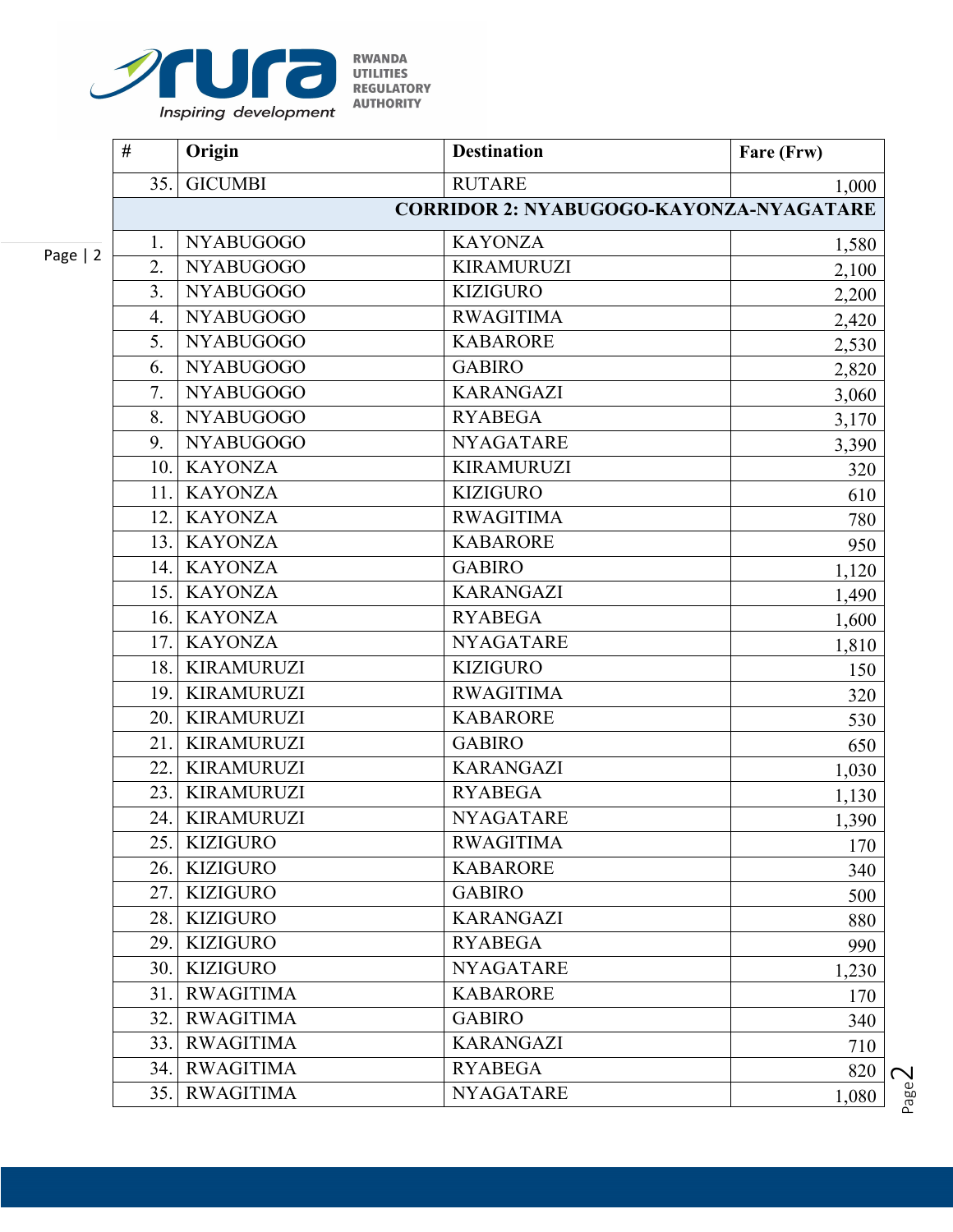

| <b>KWANDA</b>     |
|-------------------|
| <b>UTILITIES</b>  |
| <b>REGULATORY</b> |
| <b>AUTHORITY</b>  |
|                   |

|           | #    | Origin            | <b>Destination</b> | Fare (Frw) |
|-----------|------|-------------------|--------------------|------------|
|           | 36.  | <b>KABARORE</b>   | <b>GABIRO</b>      | 180        |
|           | 37.1 | <b>KABARORE</b>   | <b>KARANGAZI</b>   | 530        |
|           | 38.  | <b>KABARORE</b>   | <b>RYABEGA</b>     | 630        |
| Page $ 3$ | 39.  | <b>KABARORE</b>   | <b>NYAGATARE</b>   | 840        |
|           | 40.  | <b>KABARORE</b>   | <b>KAGITUMBA</b>   | 1,470      |
|           | 41.  | <b>GABIRO</b>     | <b>KARANGAZI</b>   | 380        |
|           | 42.  | <b>GABIRO</b>     | <b>RYABEGA</b>     | 480        |
|           | 43.  | <b>GABIRO</b>     | <b>NYAGATARE</b>   | 740        |
|           | 44.  | <b>KARANGAZI</b>  | <b>RYABEGA</b>     | 100        |
|           | 45.  | <b>KARANGAZI</b>  | <b>NYAGATARE</b>   | 530        |
|           | 46.  | <b>RYABEGA</b>    | <b>NYAGATARE</b>   | 420        |
|           | 47.  | <b>NYABUGOGO</b>  | <b>BUGARAGARA</b>  | 3,440      |
|           | 48.1 | <b>NYABUGOGO</b>  | <b>RWIMIYAGA</b>   | 3,610      |
|           | 49.  | <b>NYABUGOGO</b>  | <b>MATIMBA</b>     | 3,860      |
|           | 50.1 | <b>NYABUGOGO</b>  | <b>KAGITUMBA</b>   | 3,990      |
|           | 51.1 | <b>RYABEGA</b>    | <b>BUGARAGARA</b>  | 210        |
|           | 52.  | <b>RYABEGA</b>    | <b>RWIMIYAGA</b>   | 380        |
|           | 53.  | <b>RYABEGA</b>    | <b>MATIMBA</b>     | 630        |
|           | 54.1 | <b>RYABEGA</b>    | <b>KAGITUMBA</b>   | 990        |
|           | 55.1 | <b>BUGARAGARA</b> | <b>RWIMIYAGA</b>   | 170        |
|           | 56.  | <b>BUGARAGARA</b> | <b>MATIMBA</b>     | 420        |
|           | 57.1 | <b>BUGARAGARA</b> | <b>KAGITUMBA</b>   | 610        |
|           | 58.  | <b>RWIMIYAGA</b>  | <b>MATIMBA</b>     | 250        |
|           |      | 59. RWIMIYAGA     | <b>KAGITUMBA</b>   | 440        |
|           | 60.  | <b>MATIMBA</b>    | <b>KAGITUMBA</b>   | 190        |
|           | 61.  | <b>RWAMAGANA</b>  | <b>KIRAMURUZI</b>  | 780        |
|           |      | 62. RWAMAGANA     | <b>KIZIGURO</b>    | 880        |
|           | 63.  | <b>RWAMAGANA</b>  | <b>RWAGITIMA</b>   | 1,220      |
|           | 64.  | <b>RWAMAGANA</b>  | <b>KABARORE</b>    | 1,310      |
|           | 65.  | <b>RWAMAGANA</b>  | <b>GABIRO</b>      | 1,490      |
|           | 66.  | <b>RWAMAGANA</b>  | <b>KARANGAZI</b>   | 1,850      |
|           | 67.  | <b>RWAMAGANA</b>  | <b>RYABEGA</b>     | 1,960      |
|           | 68.  | <b>RWAMAGANA</b>  | <b>NYAGATARE</b>   | 2,150      |
|           | 69.  | <b>RWAMAGANA</b>  | <b>BUGARAGARA</b>  | 2,180      |
|           | 70.  | <b>RWAMAGANA</b>  | <b>RWIMIYAGA</b>   | 2,330      |
|           | 71.  | <b>RWAMAGANA</b>  | <b>MATIMBA</b>     | 2,600      |
|           | 72.  | <b>RWAMAGANA</b>  | <b>KAGITUMBA</b>   | 2,790      |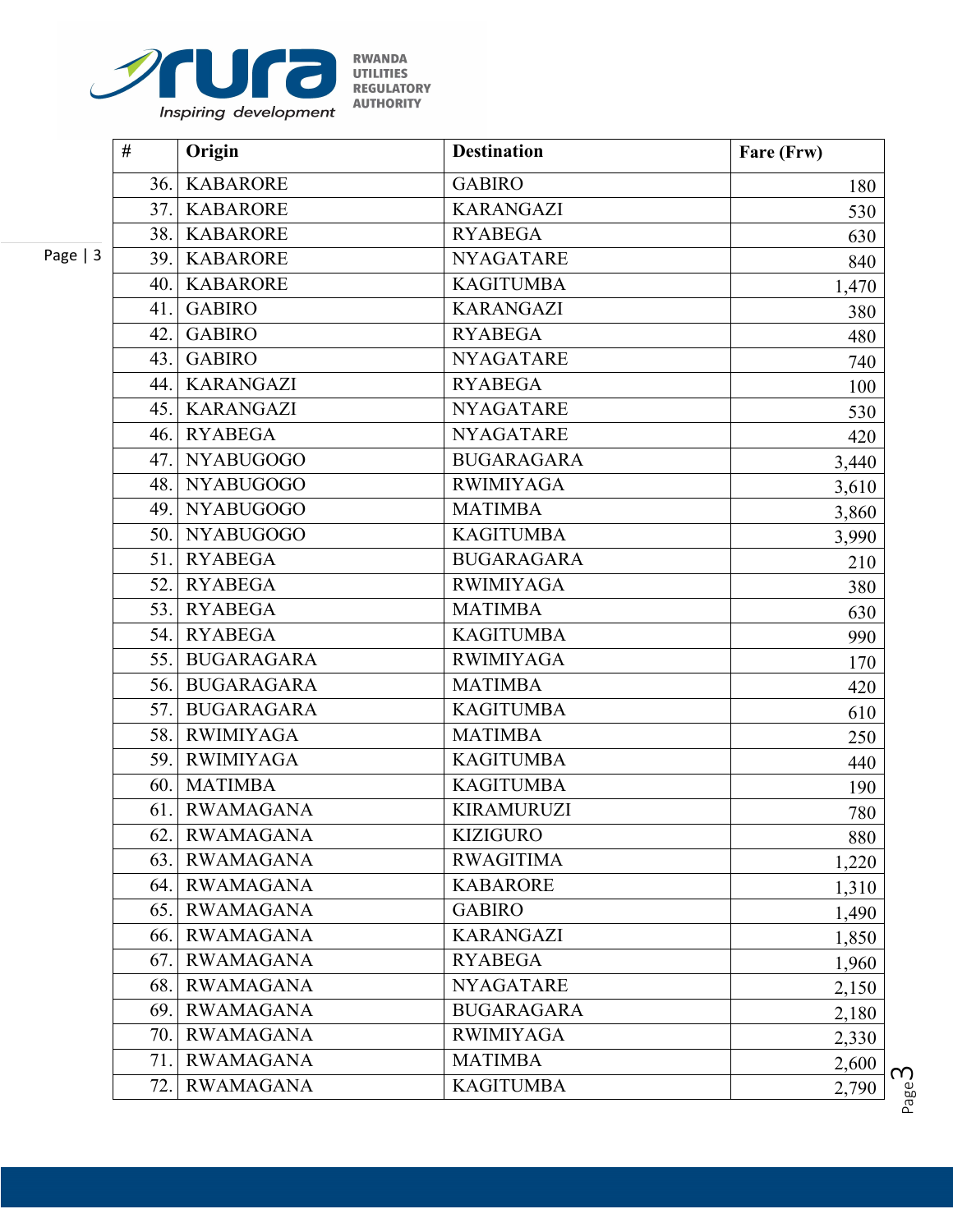

| KWANDA            |
|-------------------|
| UTILITIES         |
| <b>REGULATORY</b> |
| AUTHORITY         |
|                   |

|        | #   | Origin               | <b>Destination</b>                                | Fare (Frw) |
|--------|-----|----------------------|---------------------------------------------------|------------|
|        | 73. | <b>NYAGATARE</b>     | <b>MIMURI</b>                                     | 480        |
|        |     | 74. NYAGATARE        | <b>NGARAMA</b>                                    | 770        |
|        |     | 75. NYAGATARE        | <b>BUGARAGARA</b>                                 | 480        |
| $= 14$ |     | 76. NYAGATARE        | <b>RWIMIYAGA</b>                                  | 650        |
|        | 77. | <b>NYAGATARE</b>     | <b>MATIMBA</b>                                    | 880        |
|        |     | 78. NYAGATARE        | <b>KAGITUMBA</b>                                  | 1,090      |
|        |     | 79. NYAGATARE        | RUKOMO (NYAGATARE)                                | 530        |
|        |     | <b>80.</b> NYABUGOGO | NGARAMA via GABIRO                                | 3,190      |
|        | 81. | <b>NYABUGOGO</b>     | MUHURA via KIRAMURUZI                             | 2,560      |
|        |     | 82. NYABUGOGO        | RUKOMO via NYAGATARE                              | 3,700      |
|        | 83. | <b>NYABUGOGO</b>     | <b>BUHABWA via RUKARA</b>                         | 2,250      |
|        |     |                      | <b>CORRIDOR 3: NYABUGOGO - RWAMAGANA - RUSUMO</b> |            |
|        | 1.  | <b>NYABUGOGO</b>     | <b>NYAGASAMBU</b>                                 | 810        |
|        | 2.  | <b>NYABUGOGO</b>     | <b>RWAMAGANA</b>                                  | 1,260      |
|        | 3.  | <b>NYABUGOGO</b>     | <b>KABARONDO</b>                                  | 1,990      |
|        | 4.  | <b>NYABUGOGO</b>     | <b>NGOMA</b>                                      | 2,310      |
|        | 5.  | <b>NYABUGOGO</b>     | <b>GATORE</b>                                     | 2,840      |
|        | 6.  | <b>NYABUGOGO</b>     | <b>NYAKARAMBI</b>                                 | 3,070      |
|        | 7.  | <b>NYABUGOGO</b>     | <b>RUSUMO</b>                                     | 3,550      |
|        | 8.  | <b>NYAGASAMBU</b>    | <b>RWAMAGANA</b>                                  | 460        |
|        | 9.  | <b>NYAGASAMBU</b>    | <b>KAYONZA</b>                                    | 820        |
|        |     | 10. RWAMAGANA        | <b>KAYONZA</b>                                    | 320        |
|        | 11. | <b>RWAMAGANA</b>     | <b>KABARONDO</b>                                  | 650        |
|        |     | 12. RWAMAGANA        | <b>NGOMA</b>                                      | 1,030      |
|        |     | 13. RWAMAGANA        | <b>GATORE</b>                                     | 1,560      |
|        | 14. | RWAMAGANA            | <b>NYAKARAMBI</b>                                 | 1,800      |
|        |     | 15. RWAMAGANA        | <b>RUSUMO</b>                                     | 2,140      |
|        |     | 16. KAYONZA          | <b>KABARONDO</b>                                  | 330        |
|        | 17. | <b>KAYONZA</b>       | <b>NGOMA</b>                                      | 740        |
|        | 18. | <b>KAYONZA</b>       | <b>GATORE</b>                                     | 1,200      |
|        | 19. | <b>KAYONZA</b>       | <b>NYAKARAMBI</b>                                 | 1,430      |
|        | 20. | <b>KAYONZA</b>       | <b>RUSUMO</b>                                     | 1,930      |
|        | 21. | <b>KABARONDO</b>     | <b>NGOMA</b>                                      | 330        |
|        | 22. | <b>KABARONDO</b>     | <b>GATORE</b>                                     | 850        |
|        | 23. | <b>KABARONDO</b>     | <b>NYAKARAMBI</b>                                 | 1,080      |
|        | 24. | <b>KABARONDO</b>     | <b>RUSUMO</b>                                     | 1,490      |
|        | 25. | <b>NGOMA</b>         | <b>GATORE</b>                                     | 530        |

Page  $\overline{\mathcal{A}}$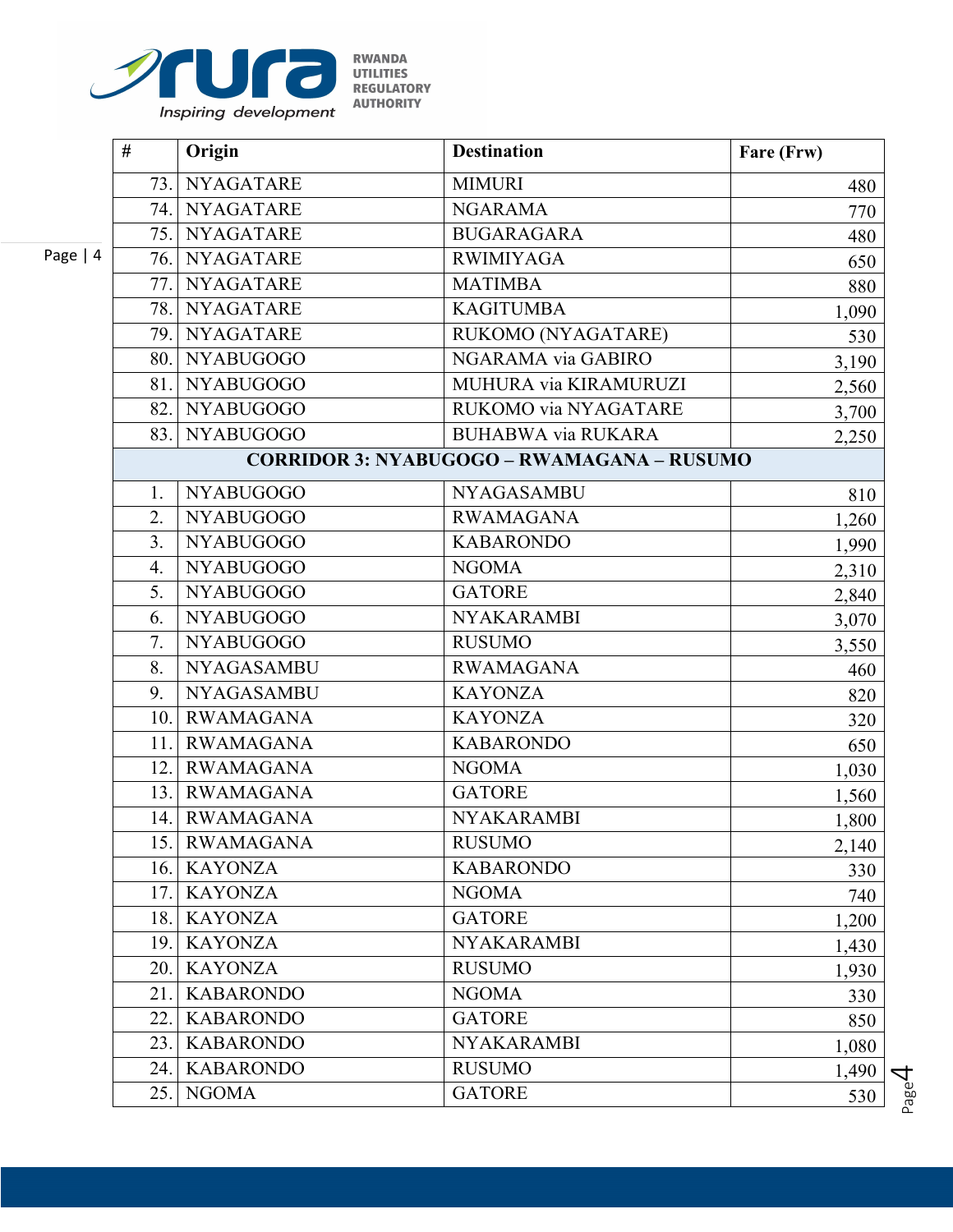

| r wan da          |
|-------------------|
| UTILITIES         |
| <b>REGULATORY</b> |
| AUTHORITY         |
|                   |

|            | #    | Origin            | <b>Destination</b> | Fare (Frw) |
|------------|------|-------------------|--------------------|------------|
|            | 26.  | <b>NGOMA</b>      | <b>NYAKARAMBI</b>  | 770        |
|            | 27.  | <b>NGOMA</b>      | <b>RUSUMO</b>      | 1,170      |
|            | 28.  | <b>GATORE</b>     | <b>NYAKARAMBI</b>  | 230        |
| Page $  5$ | 29.  | <b>GATORE</b>     | <b>RUSUMO</b>      | 670        |
|            | 30.  | <b>GASETSA</b>    | <b>RUSUMO</b>      | 1,330      |
|            | 31.  | <b>NYAKARAMBI</b> | <b>RUSUMO</b>      | 460        |
|            | 32.  | <b>RWAMAGANA</b>  | <b>RWINKWAVU</b>   | 960        |
|            | 33.  | <b>RWAMAGANA</b>  | <b>NYANKORA</b>    | 1,120      |
|            | 34.  | <b>RWAMAGANA</b>  | <b>NASHO</b>       | 2,370      |
|            | 35.1 | <b>KAYONZA</b>    | <b>RWINKWAVU</b>   | 600        |
|            | 36.  | <b>KAYONZA</b>    | <b>NYANKORA</b>    | 750        |
|            | 37.  | <b>KAYONZA</b>    | <b>NASHO</b>       | 2,010      |
|            | 38.  | <b>KABARONDO</b>  | <b>RWINKWAVU</b>   | 260        |
|            | 39.  | <b>KABARONDO</b>  | <b>NYANKORA</b>    | 400        |
|            | 40.  | <b>KABARONDO</b>  | <b>NASHO</b>       | 1,650      |
|            | 41.  | <b>NGOMA</b>      | <b>RWINKWAVU</b>   | 580        |
|            | 42.  | <b>NGOMA</b>      | <b>NYANKORA</b>    | 720        |
|            | 43.  | <b>NGOMA</b>      | <b>NASHO</b>       | 1,980      |
|            | 44.  | <b>KABUGA</b>     | <b>KARENGE</b>     | 560        |
|            | 45.  | <b>KABUGA</b>     | <b>NYAGASAMBU</b>  | 300        |
|            | 46.  | <b>KABUGA</b>     | <b>CYILI</b>       | 670        |
|            | 47.  | <b>KABUGA</b>     | <b>MUYUMBU</b>     | 180        |
|            | 48.  | <b>KABUGA</b>     | <b>NTUNGA</b>      | 470        |
|            | 49.  | <b>KABUGA</b>     | <b>RWAMAGANA</b>   | 750        |
|            | 50.1 | <b>KABUGA</b>     | <b>KAYONZA</b>     | 1,120      |
|            | 51.  | <b>KABUGA</b>     | <b>KIRAMURUZI</b>  | 1,520      |
|            |      | 52. KABUGA        | <b>KABARORE</b>    | 2,060      |
|            | 53.  | <b>KABUGA</b>     | <b>KARANGAZI</b>   | 2,600      |
|            |      | 54. KABUGA        | <b>NYAGATARE</b>   | 2,980      |
|            | 55.  | <b>KABUGA</b>     | <b>KAGITUMBA</b>   | 3,550      |
|            | 56.  | <b>KABUGA</b>     | <b>MATIMBA</b>     | 3,360      |
|            | 57.  | <b>KABUGA</b>     | <b>RWIMIYAGA</b>   | 3,090      |
|            | 58.  | <b>KABUGA</b>     | <b>RYABEGA</b>     | 2,710      |
|            | 59.  | <b>KABUGA</b>     | <b>KABARONDO</b>   | 1,460      |
|            | 60.  | <b>KABUGA</b>     | <b>NGOMA</b>       | 1,790      |
|            | 61.  | <b>KABUGA</b>     | <b>NYAKARAMBI</b>  | 2,540      |
|            | 62.  | <b>KABUGA</b>     | <b>RUSUMO</b>      | 3,020      |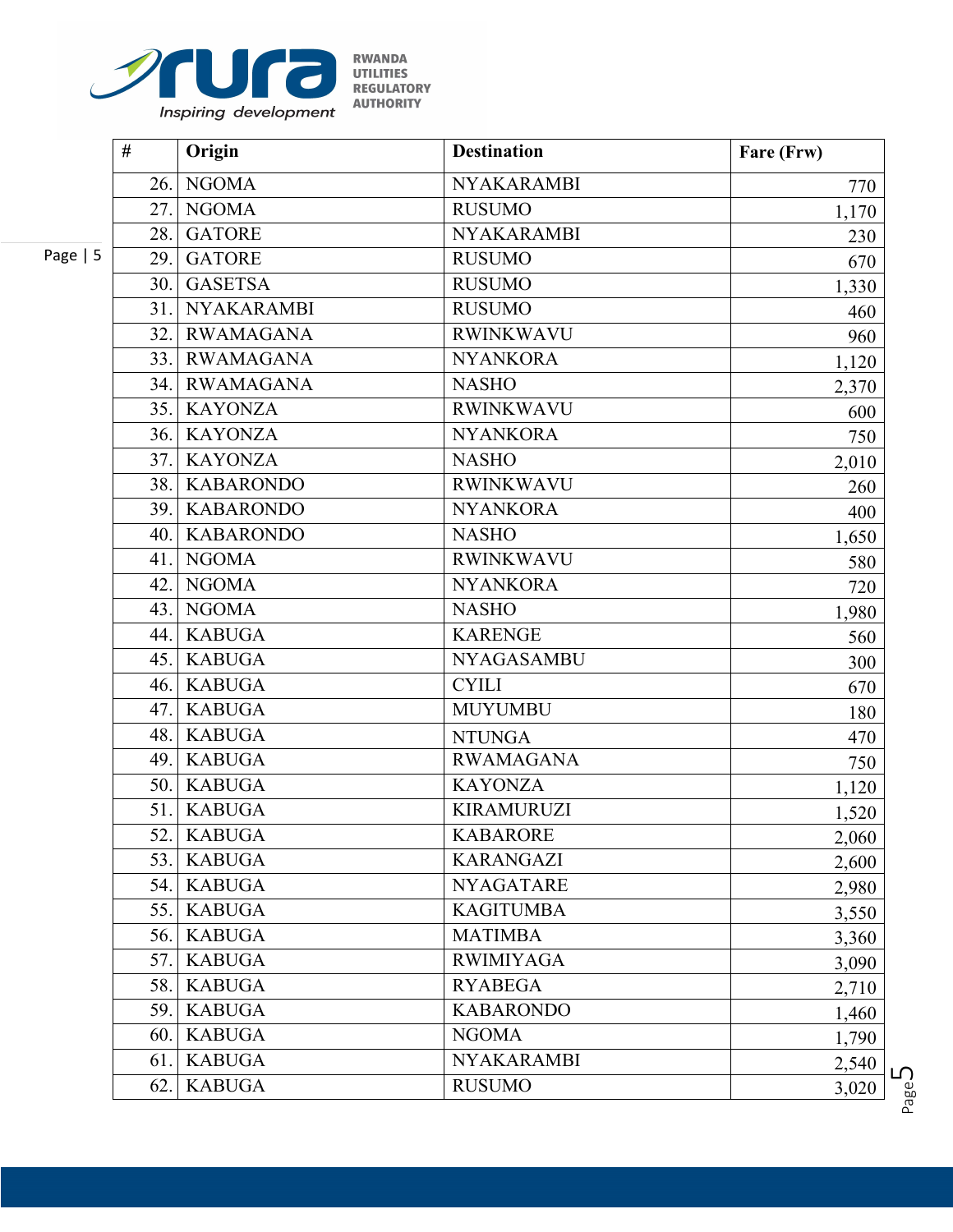

| K VVAN DA         |
|-------------------|
| UTILITIES         |
| <b>REGULATORY</b> |
| AUTHORITY         |
|                   |

| o |  |
|---|--|
|---|--|

| #                | Origin                | <b>Destination</b>                      | Fare (Frw) |
|------------------|-----------------------|-----------------------------------------|------------|
|                  |                       | CORRIDOR 4: NYABUGOGO - BUGESERA - ZAZA |            |
| 1.               | NYANZA (KICUKIRO)     | <b>NYAMATA</b>                          | 520        |
| 2.               | NYANZA (KICUKIRO)     | <b>RAMIRO</b>                           | 1,110      |
| 3.               | NYANZA (KICUKIRO)     | <b>BATIMA</b>                           | 1,240      |
| $\overline{4}$ . | NYANZA (KICUKIRO)     | <b>NEMBA</b>                            | 1,600      |
| 5.               | <b>NYAMATA</b>        | <b>RAMIRO</b>                           | 840        |
| 6.               | <b>NYAMATA</b>        | <b>BATIMA</b>                           | 860        |
| 7.               | <b>NYAMATA</b>        | <b>NEMBA</b>                            | 1,070      |
| 8.               | <b>RAMIRO</b>         | <b>BATIMA</b>                           | 250        |
| 9.               | <b>RAMIRO</b>         | <b>NEMBA</b>                            | 260        |
| 10.              | NYANZA (KICUKIRO)     | RUHUHA via GAHEMBE                      | 1,270      |
| 11.              | NYANZA (KICUKIRO)     | RUHUHA via KAMABUYE                     | 1,970      |
| 12.              | NYANZA (KICUKIRO)     | <b>GASHORA</b>                          | 1,160      |
| 13.              | <b>NYAMATA</b>        | <b>GASHORA</b>                          | 650        |
|                  | 14. NYANZA (KICUKIRO) | <b>RILIMA</b>                           | 1,160      |
| 15.1             | <b>NYAMATA</b>        | <b>RILIMA</b>                           | 740        |
| 16.              | NYANZA (KICUKIRO)     | <b>KABUKUBA</b>                         | 1,390      |
| 17.              | <b>NYAMATA</b>        | <b>KABUKUBA</b>                         | 730        |
|                  | 18. NYANZA (KICUKIRO) | <b>ZAZA</b>                             | 2,550      |
| 19.              | <b>NYAMATA</b>        | <b>ZAZA</b>                             | 1,900      |
|                  | 20. NYANZA (KICUKIRO) | <b>SAKE</b>                             | 2,090      |
| 21.              | <b>NYAMATA</b>        | <b>SAKE</b>                             | 1,400      |
| 22.              | <b>NGOMA</b>          | ZAZA                                    | 390        |
| 23.1             | <b>NGOMA</b>          | <b>SAKE</b>                             | 640        |
| 24.1             | <b>NGOMA</b>          | <b>GASHORA</b>                          | 1,080      |
| 25.              | <b>NGOMA</b>          | <b>RAMIRO</b>                           | 1,190      |
| 26.1             | <b>NGOMA</b>          | NYAMATA Via Zaza                        | 1,650      |
| 27.              | <b>ZAZA</b>           | <b>SAKE</b>                             | 240        |
| 28.              | <b>ZAZA</b>           | <b>GASHORA</b>                          | 680        |
| 29.              | <b>ZAZA</b>           | <b>RAMIRO</b>                           | 800        |
| 30.              | <b>ZAZA</b>           | <b>NYAMATA</b>                          | 1,250      |
| 31.              | <b>SAKE</b>           | <b>GASHORA</b>                          | 440        |
| 32.              | <b>SAKE</b>           | <b>RAMIRO</b>                           | 560        |
| 33.              | <b>SAKE</b>           | <b>NYAMATA</b>                          | 1,010      |
| 34.              | <b>NYAMATA</b>        | RUHUHA via Gahembe                      | 920        |
| 35.              | <b>NYAMATA</b>        | RUHUHA via Kamabuye                     | 1,240      |
| 36.              | <b>NYAMATA</b>        | <b>BUSORO</b>                           | 830        |

Page 6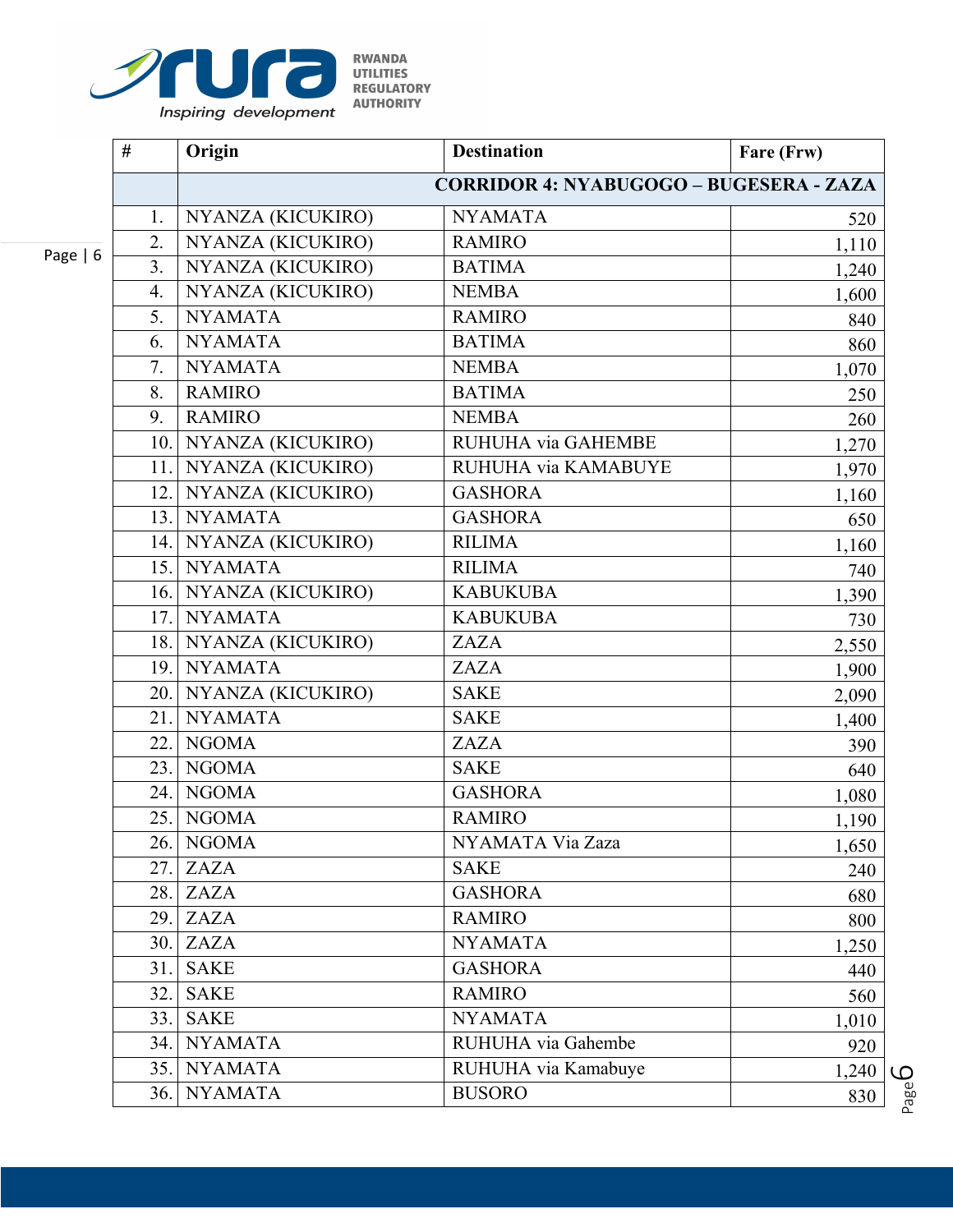

|                | #    | Origin           | <b>Destination</b>                                     | Fare (Frw) |
|----------------|------|------------------|--------------------------------------------------------|------------|
|                | 37.1 | <b>NYAMATA</b>   | NYANZA (SOUTH)                                         | 1,450      |
|                | 38.  | <b>NYAMATA</b>   | <b>HUYE</b>                                            | 1,980      |
|                | 39.  | <b>RUHUHA</b>    | <b>BUSORO</b>                                          | 540        |
| $\overline{7}$ | 40.  | <b>RUHUHA</b>    | NYANZA (SOUTH)                                         | 1,390      |
|                | 41.  | <b>RUHUHA</b>    | <b>HUYE</b>                                            | 1,990      |
|                | 42.  | <b>BUSORO</b>    | NYANZA (SOUTH)                                         | 1,020      |
|                | 43.1 | <b>BUSORO</b>    | <b>HUYE</b>                                            | 1,620      |
|                | 44.  |                  | <b>CORRIDOR 5: NYABUGOGO - MUHANGA -HUYE - KAMEMBE</b> |            |
|                |      | 45. NYABUGOGO    | <b>MUHANGA</b>                                         | 1,030      |
|                | 46.  | <b>NYABUGOGO</b> | <b>RUHANGO</b>                                         | 1,490      |
|                | 47.  | <b>NYABUGOGO</b> | <b>NYANZA</b>                                          | 1,850      |
|                |      | 48. NYABUGOGO    | <b>HUYE</b>                                            | 2,770      |
|                | 49.  | <b>NYABUGOGO</b> | <b>NYAMAGABE</b>                                       | 3,360      |
|                |      | 50. NYABUGOGO    | <b>GASARENDA</b>                                       | 3,470      |
|                |      | 51. NYABUGOGO    | <b>KITABI</b>                                          | 3,820      |
|                | 52.1 | <b>NYABUGOGO</b> | <b>KAMEMBE</b> via HUYE                                | 5,780      |
|                | 53.1 | <b>MUHANGA</b>   | <b>RUHANGO</b>                                         | 550        |
|                | 54.  | <b>MUHANGA</b>   | <b>NYANZA</b>                                          | 820        |
|                | 55.1 | <b>MUHANGA</b>   | <b>HUYE</b>                                            | 1,560      |
|                | 56.1 | <b>MUHANGA</b>   | <b>NYAMAGABE</b>                                       | 2,100      |
|                | 57.  | <b>MUHANGA</b>   | <b>GASARENDA</b>                                       | 2,480      |
|                | 58.1 | <b>MUHANGA</b>   | <b>KITABI</b>                                          | 2,840      |
|                | 59.1 | <b>MUHANGA</b>   | KAMEMBE via HUYE                                       | 4,850      |
|                | 60.  | <b>RUHANGO</b>   | <b>NYANZA</b>                                          | 380        |
|                | 61.  | <b>RUHANGO</b>   | <b>HUYE</b>                                            | 1,070      |
|                | 62.  | <b>RUHANGO</b>   | <b>NYAMAGABE</b>                                       | 1,630      |
|                | 63.  | <b>RUHANGO</b>   | <b>GASARENDA</b>                                       | 2,000      |
|                | 64.  | <b>RUHANGO</b>   | <b>KAMEMBE</b>                                         | 2,640      |
|                | 65.  | <b>NYANZA</b>    | <b>HUYE</b>                                            | 740        |
|                | 66.  | <b>NYANZA</b>    | <b>NYAMAGABE</b>                                       | 1,250      |
|                | 67.  | <b>NYANZA</b>    | <b>GASARENDA</b>                                       | 1,590      |
|                | 68.  | <b>NYANZA</b>    | <b>KITABI</b>                                          | 1,950      |
|                | 69.  | <b>NYANZA</b>    | <b>KAMEMBE</b>                                         | 3,690      |
|                | 70.  | <b>HUYE</b>      | <b>NYAMAGABE</b>                                       | 560        |
|                | 71.  | <b>HUYE</b>      | <b>GASARENDA</b>                                       | 970        |
|                | 72.  | <b>HUYE</b>      | <b>KITABI</b>                                          | 1,260      |
|                | 73.  | <b>HUYE</b>      | <b>KAMEMBE</b>                                         | 3,130      |

Page |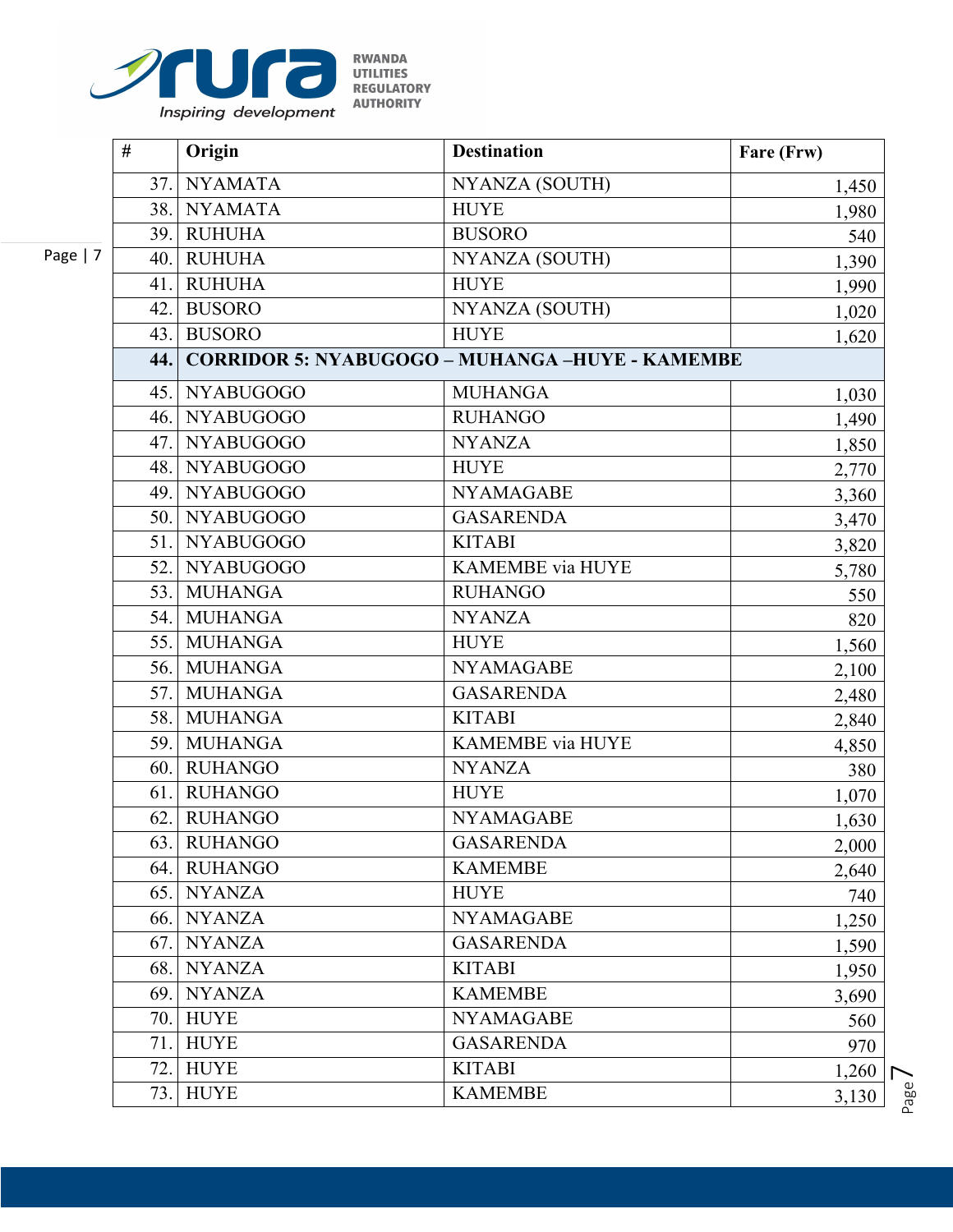

| KWANDA           |
|------------------|
| UTILITIES        |
| REGULATORY       |
| <b>AUTHORITY</b> |
|                  |

|       | #    | Origin           | <b>Destination</b>         | Fare (Frw) |
|-------|------|------------------|----------------------------|------------|
|       | 74.  | <b>NYAMAGABE</b> | <b>GASARENDA</b>           | 430        |
|       |      | 75. NYAMAGABE    | <b>KITABI</b>              | 690        |
|       | 76.  | <b>NYAMAGABE</b> | <b>KAMEMBE</b>             | 2,520      |
| $= 8$ | 77.  | <b>GASARENDA</b> | <b>KITABI</b>              | 360        |
|       | 78.  | <b>GASARENDA</b> | <b>KAMEMBE</b>             | 2,100      |
|       | 79.  | <b>KITABI</b>    | <b>KAMEMBE</b>             | 1,740      |
|       | 80.  | <b>HUYE</b>      | <b>KIBEHO</b>              | 900        |
|       | 81.  | <b>HUYE</b>      | <b>NDAGO</b>               | 980        |
|       | 82.  | <b>HUYE</b>      | <b>MUNINI</b> via KIBEHO   | 860        |
|       | 83.  | <b>HUYE</b>      | <b>AKANYARU (HAUT)</b>     | 1,070      |
|       | 84.  | <b>HUYE</b>      | <b>GISAGARA</b>            | 330        |
|       | 85.1 | <b>NYABUGOGO</b> | <b>MUSHUBI</b>             | 4,810      |
|       | 86.  | <b>NYAMAGABE</b> | <b>MUSHUBI</b>             | 840        |
|       | 87.  | <b>NYAMAGABE</b> | MANWARI - KADUHA           | 470        |
|       | 88.  | <b>HUYE</b>      | <b>MUSHUBI</b>             | 1,410      |
|       | 89.  | NYABUGOGO        | <b>BUHANDA</b> via Ruhango | 2,180      |
|       | 90.  | <b>NYABUGOGO</b> | <b>BUHANDA via BYIMANA</b> | 1,690      |
|       | 91.  | <b>NYABUGOGO</b> | KADUHA via Byimana         | 3,040      |
|       | 92.  | <b>NYABUGOGO</b> | KADUHA via Ruhango         | 3,000      |
|       | 93.  | <b>RUHANGO</b>   | <b>BUHANDA</b>             | 540        |
|       | 94.  | <b>RUHANGO</b>   | <b>KADUHA</b>              | 1,560      |
|       | 95.1 | <b>NYABUGOGO</b> | <b>BIRAMBO</b> via Ruhango | 2,500      |
|       | 96.  | <b>NYABUGOGO</b> | <b>BIRAMBO VIA BYIMANA</b> | 2,230      |
|       | 97.  | <b>RUHANGO</b>   | <b>BIRAMBO</b>             | 1,000      |
|       | 98.  | <b>MUHANGA</b>   | <b>BUHANDA</b> via Ruhango | 920        |
|       | 99.  | <b>MUHANGA</b>   | <b>KINAZI</b>              | 930        |
|       |      | 100 MUHANGA      | <b>MUGINA</b>              | 780        |
|       |      | 101 MUHANGA      | REMERA RUKOMA              | 710        |
|       |      | 102 NYABUGOGO    | <b>REMERA RUKOMA</b>       | 1,060      |
|       |      | 103 NYABUGOGO    | <b>MUGINA</b>              | 870        |
|       |      | 104 NYABUGOGO    | KINAZI via MUGINA          | 1,100      |
|       |      | 105 NYABUGOGO    | <b>KAYENZI</b>             | 1,080      |
|       |      | 106 NYABUGOGO    | <b>GIHARA (KAMONYI)</b>    | 280        |
|       |      | 107 NYABUGOGO    | <b>RUGALIKA</b>            | 330        |
|       |      | 108 NYABUGOGO    | <b>KAYENZI (KAMONYI)</b>   | 1,080      |
|       |      | <b>109 HUYE</b>  | <b>GAKOMA</b> via SAVE     | 870        |
|       |      | <b>110 HUYE</b>  | GAKOMA via GISAGARA        | 1,000      |

Page |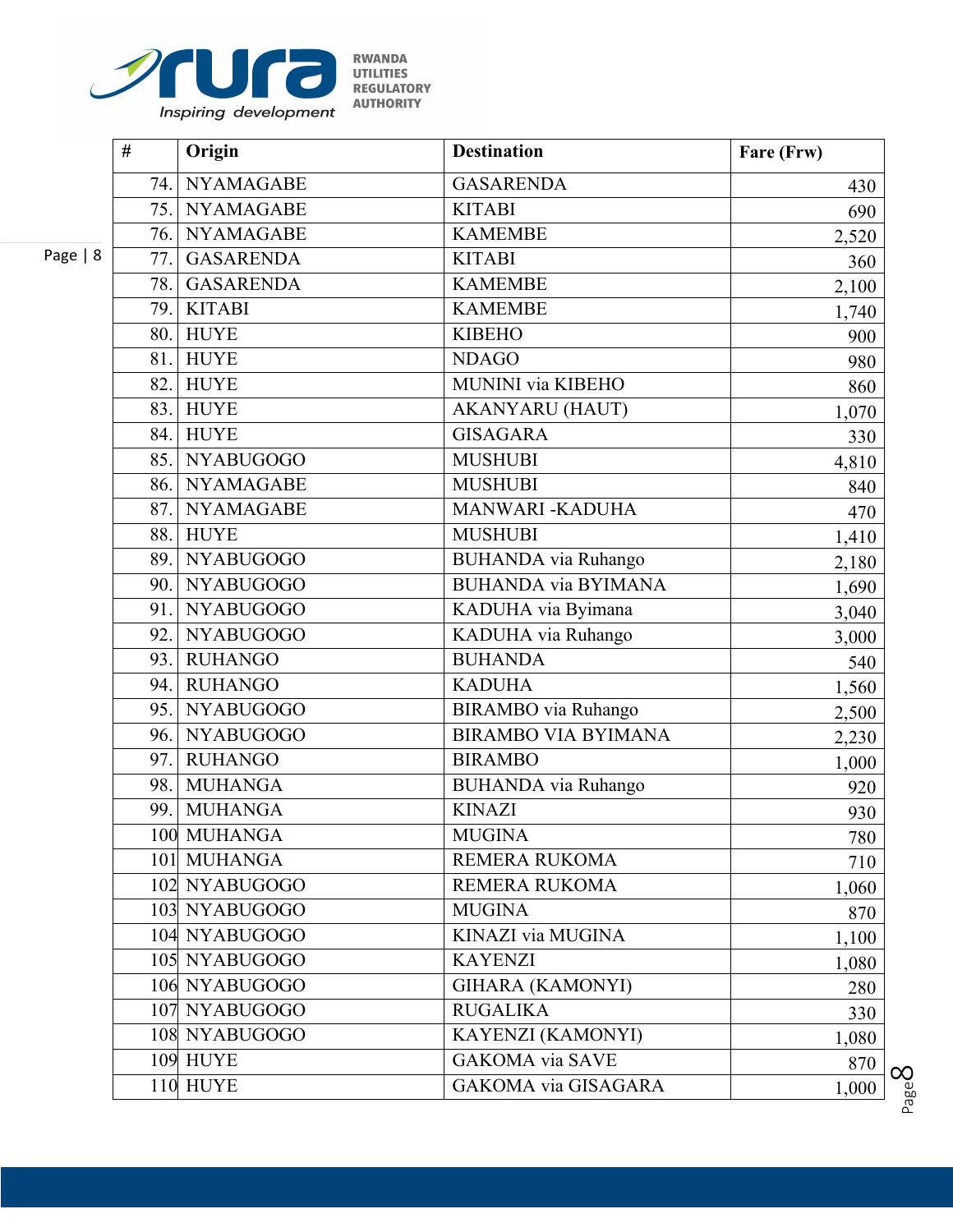

| <b>KWANDA</b>     |
|-------------------|
| <b>UTILITIES</b>  |
| <b>REGULATORY</b> |
| <b>AUTHORITY</b>  |
|                   |

|          | #                | Origin                                                 | <b>Destination</b>         | Fare (Frw) |
|----------|------------------|--------------------------------------------------------|----------------------------|------------|
|          |                  | <b>111 HUYE</b>                                        | AGATUNDA (GISAGARA)        | 860        |
|          |                  | <b>112 HUYE</b>                                        | <b>AKANYARU</b> (BAS)      | 1,270      |
|          |                  | <b>113 HUYE</b>                                        | <b>MUNINI</b> via CYAHINDA | 1,340      |
| Page   9 |                  | <b>114 HUYE</b>                                        | <b>PINDURA</b>             | 1,970      |
|          |                  | <b>115 HUYE</b>                                        | <b>BWEYEYE</b>             | 2,620      |
|          |                  | <b>116 HUYE</b>                                        | <b>MUGOMBWA</b>            | 1,070      |
|          |                  | 117 NYAMAGABE                                          | <b>PINDURA</b>             | 1,400      |
|          |                  | 118 NYAMAGABE                                          | <b>BWEYEYE</b>             | 2,060      |
|          |                  | 119 BUHANDA                                            | NYANZA via MPANGA          | 540        |
|          |                  | 120 MUHANGA                                            | NYABIKENKE via CYEZA       | 1,130      |
|          |                  | 121 KAMEMBE                                            | <b>PINDURA</b>             | 1,020      |
|          |                  | 122 KAMEMBE                                            | <b>BWEYEYE</b>             | 1,680      |
|          |                  | 123 PINDURA                                            | <b>BWEYEYE</b>             | 650        |
|          |                  | <b>CORRIDOR 6: NYABUGOGO -MUHANGA -KARONGI-KAMEMBE</b> |                            |            |
|          | 1.               | <b>NYABUGOGO</b>                                       | <b>NYARUSANGE</b>          | 1,300      |
|          | 2.               | <b>NYABUGOGO</b>                                       | <b>NYANGE</b>              | 1,700      |
|          | 3.               | <b>NYABUGOGO</b>                                       | <b>RUFUNGO</b>             | 1,840      |
|          | $\overline{4}$ . | <b>NYABUGOGO</b>                                       | <b>RAMBURA</b>             | 2,090      |
|          | 5.               | <b>NYABUGOGO</b>                                       | <b>RUBENGERA</b>           | 2,290      |
|          | 6.               | <b>NYABUGOGO</b>                                       | <b>KARONGI</b>             | 2,780      |
|          | 7.               | <b>NYABUGOGO</b>                                       | <b>MUBUGA</b>              | 3,020      |
|          | 8.               | <b>NYABUGOGO</b>                                       | <b>GISHYITA</b>            | 3,150      |
|          | 9.               | <b>NYABUGOGO</b>                                       | <b>MUGONERO</b>            | 3,360      |
|          | 10.              | <b>NYABUGOGO</b>                                       | <b>KARENGERA</b>           | 3,720      |
|          | 11.              | <b>NYABUGOGO</b>                                       | <b>HANIKA</b>              | 3,910      |
|          | 12.              | <b>NYABUGOGO</b>                                       | <b>KIRAMBO</b>             | 4,050      |
|          | 13.              | <b>NYABUGOGO</b>                                       | <b>TYAZO</b>               | 4,120      |
|          | 14.              | <b>NYABUGOGO</b>                                       | <b>NYAMASHEKE</b>          | 4,280      |
|          | 15.              | <b>NYABUGOGO</b>                                       | KAMEMBE via KARONGI        | 5,200      |
|          | 16.              | <b>NYABUGOGO</b>                                       | <b>MUSHUBATI</b>           | 2,460      |
|          | 17.              | <b>MUHANGA</b>                                         | <b>NYARUSANGE</b>          | 310        |
|          | 18.              | <b>MUHANGA</b>                                         | <b>NYANGE</b>              | 600        |
|          | 19.              | <b>MUHANGA</b>                                         | <b>RUFUNGO</b>             | 860        |
|          | 20.              | <b>MUHANGA</b>                                         | <b>RAMBURA</b>             | 1,040      |
|          | 21.              | <b>MUHANGA</b>                                         | <b>RUBENGERA</b>           | 1,350      |
|          | 22.              | <b>MUHANGA</b>                                         | <b>KARONGI</b>             | 1,890      |
|          | 23.              | <b>MUHANGA</b>                                         | <b>MUBUGA</b>              | 2,040      |

Page  $\mathcal{O}_2$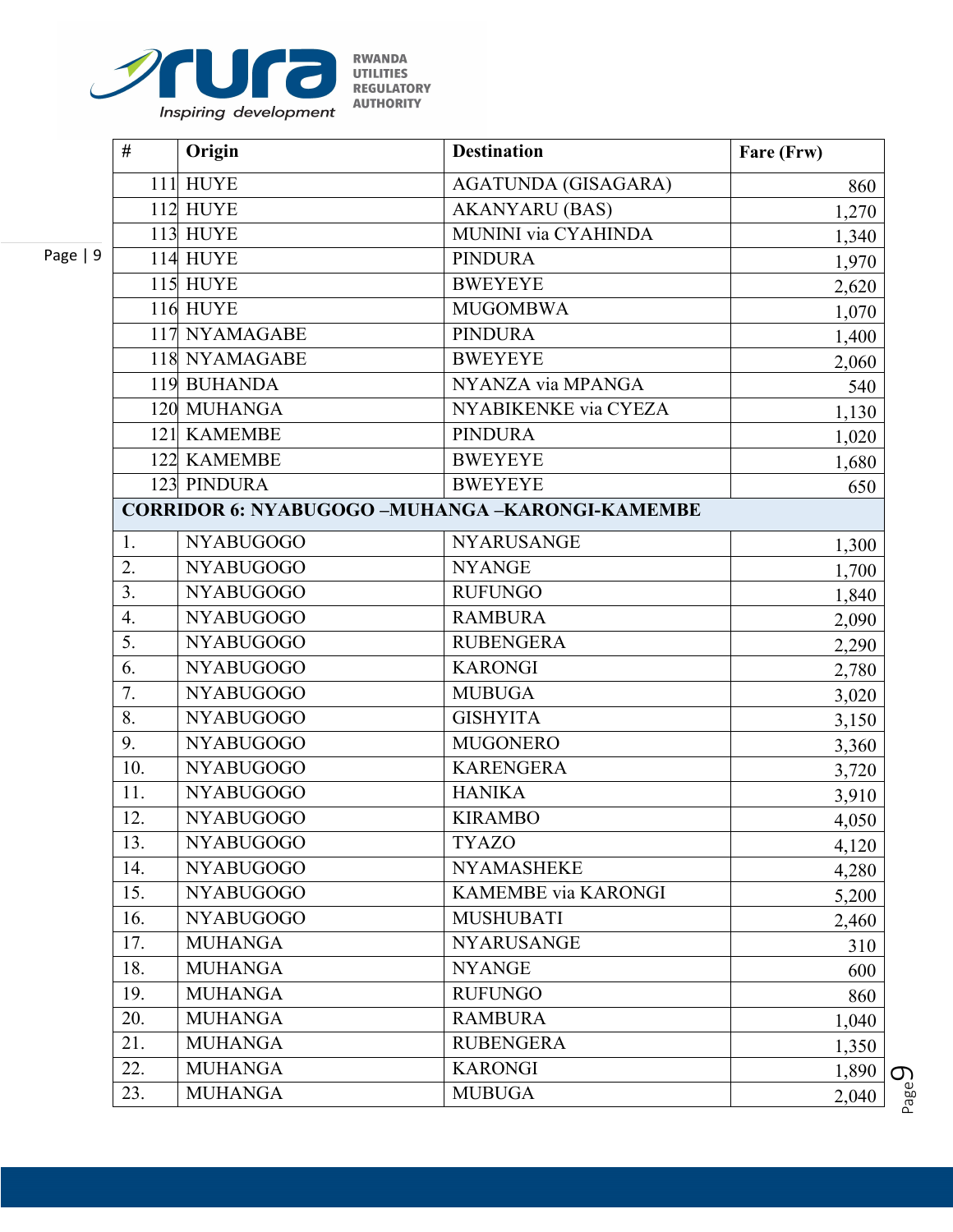

|           | #   | Origin            | <b>Destination</b>         | Fare (Frw) |
|-----------|-----|-------------------|----------------------------|------------|
|           | 24. | <b>MUHANGA</b>    | <b>GISHYITA</b>            | 2,170      |
|           | 25. | <b>MUHANGA</b>    | <b>MUGONERO</b>            | 2,380      |
|           | 26. | <b>MUHANGA</b>    | <b>KARENGERA</b>           | 2,730      |
| Page   10 | 27. | <b>MUHANGA</b>    | <b>HANIKA</b>              | 2,920      |
|           | 28. | <b>MUHANGA</b>    | <b>KIRAMBO</b>             | 3,070      |
|           | 29. | <b>MUHANGA</b>    | <b>TYAZO</b>               | 3,130      |
|           | 30. | <b>MUHANGA</b>    | <b>NYAMASHEKE</b>          | 3,300      |
|           | 31. | <b>MUHANGA</b>    | <b>KAMEMBE</b> via KARONGI | 4,310      |
|           | 32. | <b>MUHANGA</b>    | <b>MUSHUBATI</b>           | 1,470      |
|           | 33. | <b>MUSHUBATI</b>  | <b>NYANGE</b>              | 820        |
|           | 34. | <b>NYARUSANGE</b> | <b>NYANGE</b>              | 340        |
|           | 35. | <b>NYARUSANGE</b> | <b>RUFUNGO</b>             | 550        |
|           | 36. | <b>NYARUSANGE</b> | <b>RAMBURA</b>             | 660        |
|           | 37. | <b>NYARUSANGE</b> | <b>RUBENGERA</b>           | 990        |
|           | 38. | <b>NYARUSANGE</b> | <b>KARONGI</b>             | 1,370      |
|           | 39. | <b>NYARUSANGE</b> | <b>MUBUGA</b>              | 1,730      |
|           | 40. | <b>NYARUSANGE</b> | <b>GISHYITA</b>            | 1,850      |
|           | 41. | <b>NYARUSANGE</b> | <b>MUGONERO</b>            | 2,060      |
|           | 42. | <b>NYARUSANGE</b> | <b>KARENGERA</b>           | 2,420      |
|           | 43. | <b>NYARUSANGE</b> | <b>HANIKA</b>              | 2,610      |
|           | 44. | <b>NYARUSANGE</b> | <b>KIRAMBO</b>             | 2,760      |
|           | 45. | <b>NYARUSANGE</b> | <b>TYAZO</b>               | 2,820      |
|           | 46. | <b>NYARUSANGE</b> | <b>NYAMASHEKE</b>          | 2,990      |
|           | 47. | <b>NYARUSANGE</b> | <b>KAMEMBE</b>             | 3,740      |
|           | 48. | <b>NYANGE</b>     | <b>RUFUNGO</b>             | 210        |
|           | 49. | <b>NYANGE</b>     | <b>RAMBURA</b>             | 320        |
|           | 50. | <b>NYANGE</b>     | <b>RUBENGERA</b>           | 660        |
|           | 51. | <b>NYANGE</b>     | <b>KARONGI</b>             | 1,030      |
|           | 52. | <b>NYANGE</b>     | <b>MUBUGA</b>              | 1,390      |
|           | 53. | <b>NYANGE</b>     | <b>GISHYITA</b>            | 1,520      |
|           | 54. | <b>NYANGE</b>     | <b>MUGONERO</b>            | 1,730      |
|           | 55. | <b>NYANGE</b>     | <b>KARENGERA</b>           | 2,080      |
|           | 56. | <b>NYANGE</b>     | <b>HANIKA</b>              | 2,270      |
|           | 57. | <b>NYANGE</b>     | <b>KIRAMBO</b>             | 2,420      |
|           | 58. | <b>NYANGE</b>     | <b>TYAZO</b>               | 2,480      |
|           | 59. | <b>NYANGE</b>     | <b>NYAMASHEKE</b>          | 2,650      |
|           | 60. | <b>NYANGE</b>     | <b>KAMEMBE</b>             | 3,410      |

 $P_{\text{age}}10$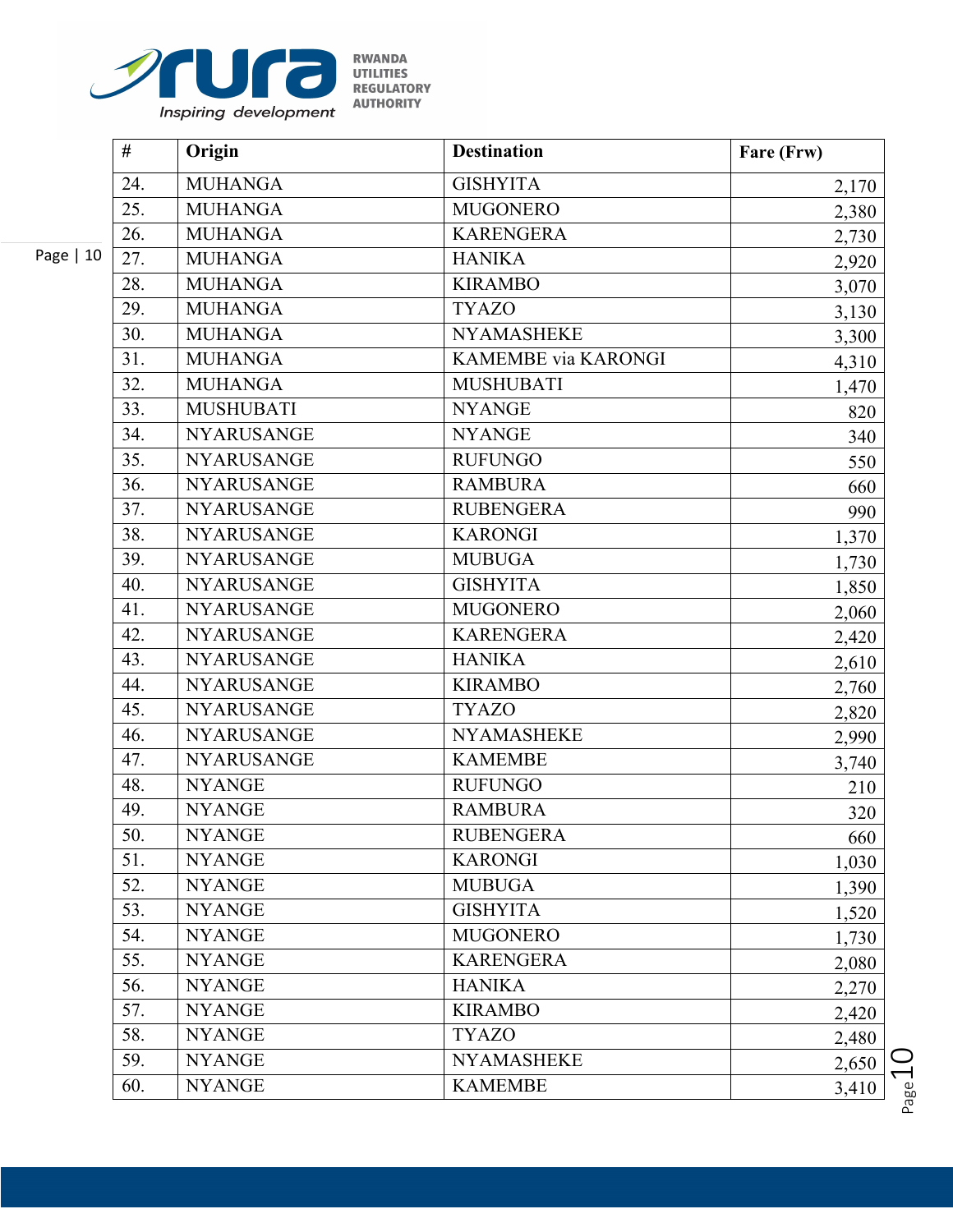

|            | #   | Origin           | <b>Destination</b> | Fare (Frw) |
|------------|-----|------------------|--------------------|------------|
|            | 61. | <b>RUFUNGO</b>   | <b>RAMBURA</b>     | 110        |
|            | 62. | <b>RUFUNGO</b>   | <b>RUBENGERA</b>   | 450        |
|            | 63. | <b>RUFUNGO</b>   | <b>KARONGI</b>     | 830        |
| Page $ 11$ | 64. | <b>RUFUNGO</b>   | <b>MUBUGA</b>      | 1,180      |
|            | 65. | <b>RUFUNGO</b>   | <b>GISHYITA</b>    | 1,310      |
|            | 66. | <b>RUFUNGO</b>   | <b>MUGONERO</b>    | 1,520      |
|            | 67. | <b>RUFUNGO</b>   | <b>KARENGERA</b>   | 1,880      |
|            | 68. | <b>RUFUNGO</b>   | <b>HANIKA</b>      | 2,060      |
|            | 69. | <b>RUFUNGO</b>   | <b>KIRAMBO</b>     | 2,210      |
|            | 70. | <b>RUFUNGO</b>   | <b>TYAZO</b>       | 2,270      |
|            | 71. | <b>RUFUNGO</b>   | <b>NYAMASHEKE</b>  | 2,440      |
|            | 72. | <b>RUFUNGO</b>   | <b>KAMEMBE</b>     | 3,200      |
|            | 73. | <b>RAMBURA</b>   | <b>RUBENGERA</b>   | 340        |
|            | 74. | <b>RAMBURA</b>   | <b>KARONGI</b>     | 720        |
|            | 75. | <b>RAMBURA</b>   | <b>MUBUGA</b>      | 1,070      |
|            | 76. | <b>RAMBURA</b>   | <b>GISHYITA</b>    | 1,200      |
|            | 77. | <b>RAMBURA</b>   | <b>MUGONERO</b>    | 1,410      |
|            | 78. | <b>RAMBURA</b>   | <b>KARENGERA</b>   | 1,770      |
|            | 79. | <b>RAMBURA</b>   | <b>HANIKA</b>      | 1,960      |
|            | 80. | <b>RAMBURA</b>   | <b>KIRAMBO</b>     | 2,100      |
|            | 81. | <b>RAMBURA</b>   | <b>TYAZO</b>       | 2,170      |
|            | 82. | <b>RAMBURA</b>   | <b>NYAMASHEKE</b>  | 2,330      |
|            | 83. | <b>RAMBURA</b>   | <b>KAMEMBE</b>     | 3,090      |
|            | 84. | <b>RUBENGERA</b> | <b>KARONGI</b>     | 340        |
|            | 85. | <b>RUBENGERA</b> | <b>MUBUGA</b>      | 740        |
|            | 86. | <b>RUBENGERA</b> | <b>GISHYITA</b>    | 860        |
|            | 87. | <b>RUBENGERA</b> | <b>MUGONERO</b>    | 1,070      |
|            | 88. | <b>RUBENGERA</b> | <b>KARENGERA</b>   | 1,430      |
|            | 89. | <b>RUBENGERA</b> | <b>HANIKA</b>      | 1,620      |
|            | 90. | <b>RUBENGERA</b> | <b>KIRAMBO</b>     | 1,760      |
|            | 91. | <b>RUBENGERA</b> | <b>TYAZO</b>       | 1,830      |
|            | 92. | <b>RUBENGERA</b> | <b>NYAMASHEKE</b>  | 2,000      |
|            | 93. | <b>RUBENGERA</b> | <b>KAMEMBE</b>     | 2,750      |
|            | 94. | <b>KARONGI</b>   | <b>MUBUGA</b>      | 380        |
|            | 95. | <b>KARONGI</b>   | <b>GISHYITA</b>    | 540        |
|            | 96. | <b>KARONGI</b>   | <b>MUGONERO</b>    | 710        |
|            | 97. | <b>KARONGI</b>   | <b>KARENGERA</b>   | 960        |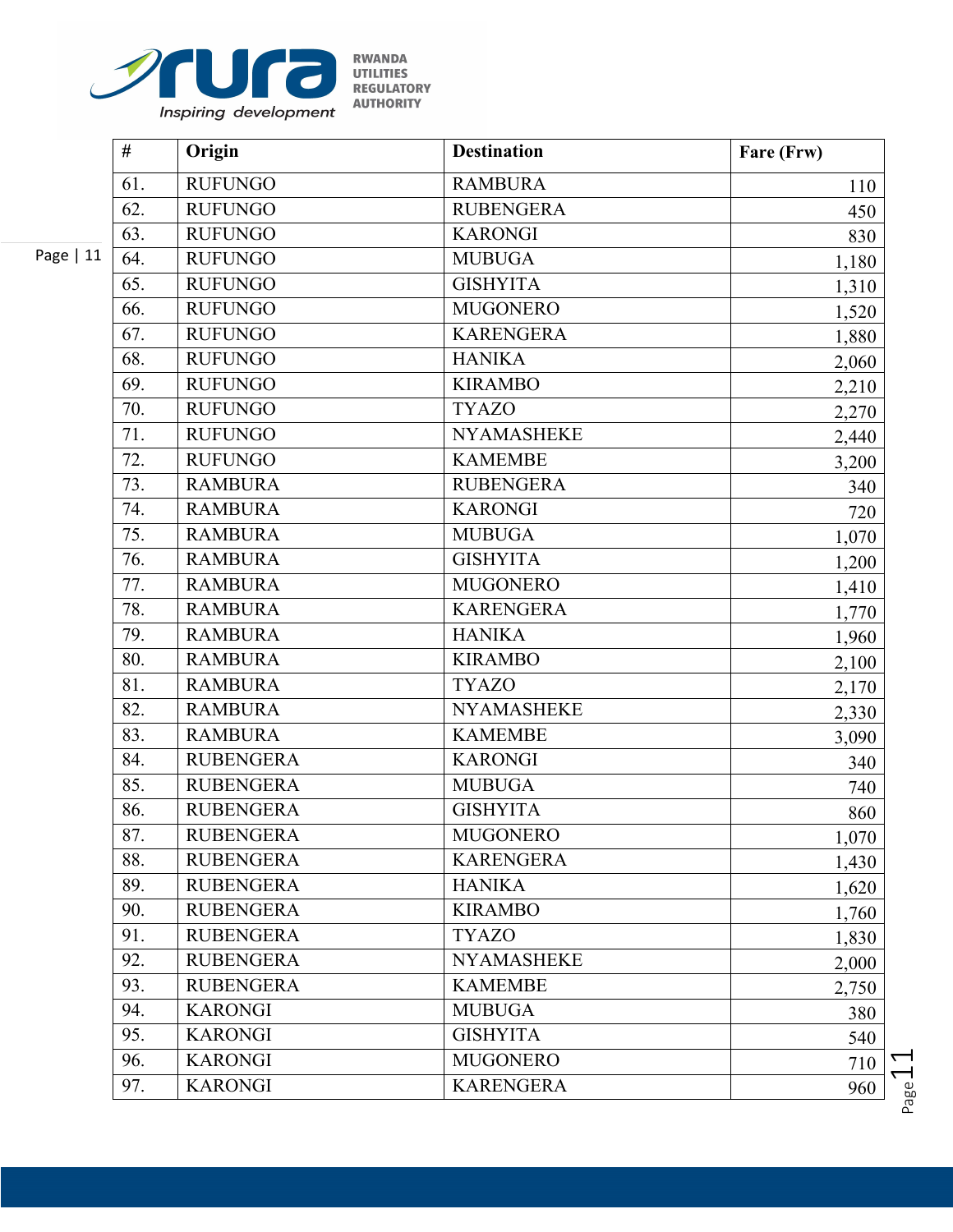

|            | #    | Origin           | <b>Destination</b> | Fare (Frw) |
|------------|------|------------------|--------------------|------------|
|            | 98.  | <b>KARONGI</b>   | <b>HANIKA</b>      | 1,310      |
|            | 99.  | <b>KARONGI</b>   | <b>KIRAMBO</b>     | 1,390      |
|            | 100. | <b>KARONGI</b>   | <b>TYAZO</b>       | 1,430      |
| Page $ 12$ | 101. | <b>KARONGI</b>   | <b>NYAMASHEKE</b>  | 1,510      |
|            | 102. | <b>KARONGI</b>   | <b>NTENDEZI</b>    | 1,820      |
|            | 103. | <b>KARONGI</b>   | <b>KAMEMBE</b>     | 2,420      |
|            | 104. | <b>MUBUGA</b>    | <b>GISHYITA</b>    | 130        |
|            | 105. | <b>MUBUGA</b>    | <b>MUGONERO</b>    | 340        |
|            | 106. | <b>MUBUGA</b>    | <b>KARENGERA</b>   | 690        |
|            | 107. | <b>MUBUGA</b>    | <b>HANIKA</b>      | 880        |
|            | 108. | <b>MUBUGA</b>    | <b>KIRAMBO</b>     | 1,030      |
|            | 109. | <b>MUBUGA</b>    | <b>TYAZO</b>       | 1,090      |
|            | 110. | <b>MUBUGA</b>    | <b>NYAMASHEKE</b>  | 1,260      |
|            | 111. | <b>MUBUGA</b>    | <b>KAMEMBE</b>     | 2,030      |
|            | 112. | <b>GISHYITA</b>  | <b>MUGONERO</b>    | 210        |
|            | 113. | <b>GISHYITA</b>  | <b>KARENGERA</b>   | 570        |
|            | 114. | <b>GISHYITA</b>  | <b>HANIKA</b>      | 760        |
|            | 115. | <b>GISHYITA</b>  | <b>KIRAMBO</b>     | 900        |
|            | 116. | <b>GISHYITA</b>  | <b>TYAZO</b>       | 970        |
|            | 117. | <b>GISHYITA</b>  | <b>NYAMASHEKE</b>  | 1,130      |
|            | 118. | <b>GISHYITA</b>  | <b>KAMEMBE</b>     | 1,910      |
|            | 119. | <b>MUGONERO</b>  | <b>KARENGERA</b>   | 360        |
|            | 120. | <b>MUGONERO</b>  | <b>HANIKA</b>      | 550        |
|            | 121. | <b>MUGONERO</b>  | <b>KIRAMBO</b>     | 690        |
|            | 122. | <b>MUGONERO</b>  | <b>TYAZO</b>       | 760        |
|            | 123. | <b>MUGONERO</b>  | <b>NYAMASHEKE</b>  | 920        |
|            | 124. | <b>MUGONERO</b>  | <b>KAMEMBE</b>     | 1,720      |
|            | 125. | <b>KARENGERA</b> | <b>HANIKA</b>      | 190        |
|            | 126. | <b>KARENGERA</b> | <b>KIRAMBO</b>     | 340        |
|            | 127. | <b>KARENGERA</b> | <b>TYAZO</b>       | 400        |
|            | 128. | <b>KARENGERA</b> | <b>NYAMASHEKE</b>  | 570        |
|            | 129. | <b>KARENGERA</b> | <b>KAMEMBE</b>     | 1,320      |
|            | 130. | <b>HANIKA</b>    | <b>KIRAMBO</b>     | 150        |
|            | 131. | <b>HANIKA</b>    | <b>TYAZO</b>       | 210        |
|            | 132. | <b>HANIKA</b>    | <b>NYAMASHEKE</b>  | 380        |
|            | 133. | <b>HANIKA</b>    | <b>KAMEMBE</b>     | 1,140      |
|            | 134. | <b>KIRAMBO</b>   | <b>TYAZO</b>       | 60         |

 $P_{{\rm age}}12$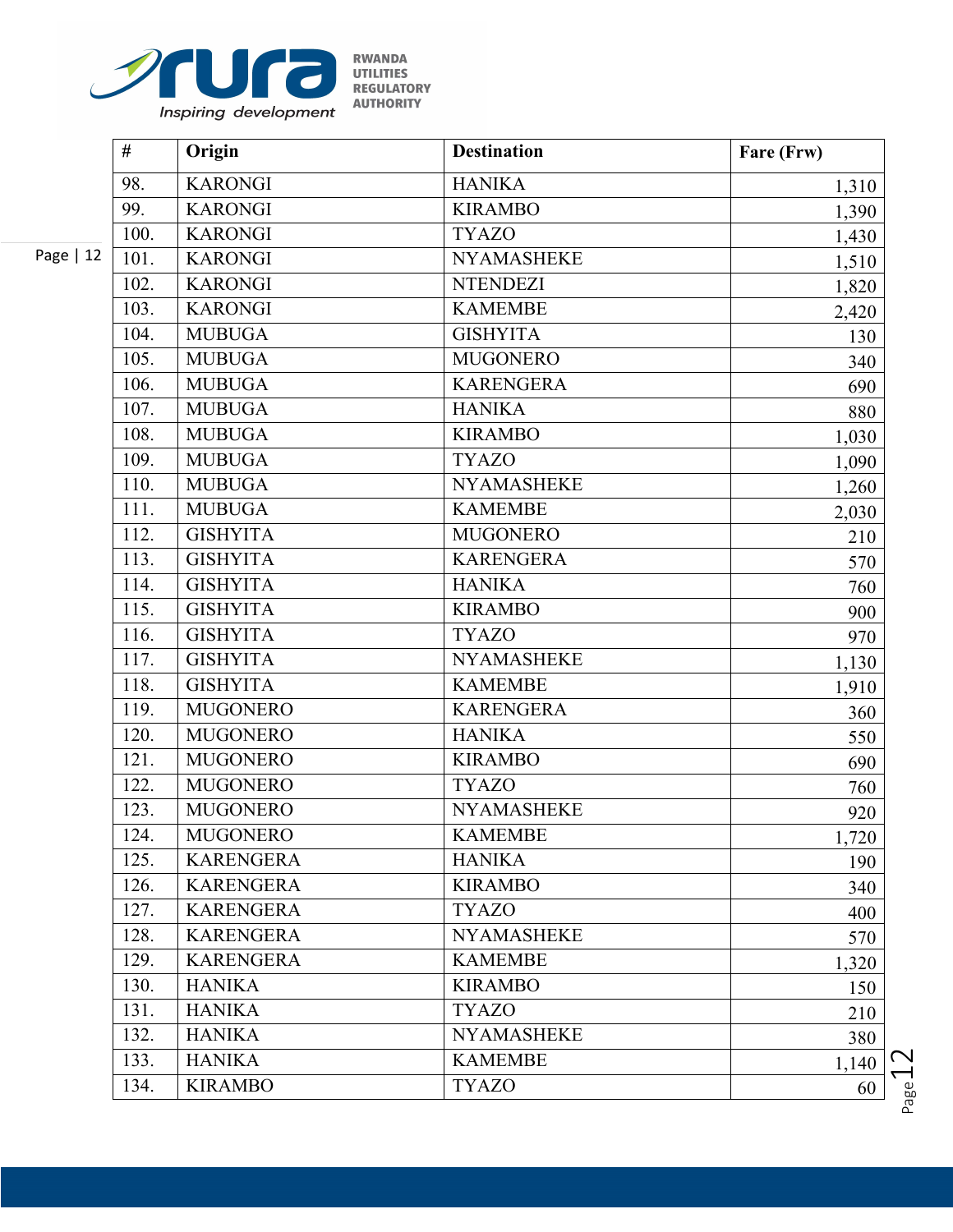

|           | #                | Origin            | <b>Destination</b>                                    | Fare (Frw) |
|-----------|------------------|-------------------|-------------------------------------------------------|------------|
|           | 135.             | <b>KIRAMBO</b>    | <b>NYAMASHEKE</b>                                     | 230        |
|           | 136.             | <b>KIRAMBO</b>    | <b>KAMEMBE</b>                                        | 970        |
|           | 137.             | <b>TYAZO</b>      | <b>NYAMASHEKE</b>                                     | 170        |
| Page   13 | 138.             | <b>TYAZO</b>      | <b>KAMEMBE</b>                                        | 920        |
|           | 139.             | <b>NYAMASHEKE</b> | <b>KAMEMBE</b>                                        | 730        |
|           | 140.             | <b>NYABUGOGO</b>  | <b>CONGO NILE</b>                                     | 2,630      |
|           | 141.             | <b>MUHANGA</b>    | <b>CONGO NILE</b>                                     | 1,650      |
|           | 142.             | <b>NYARUSANGE</b> | <b>CONGO NILE</b>                                     | 1,330      |
|           | 143.             | <b>NYANGE</b>     | <b>CONGO NILE</b>                                     | 990        |
|           | 144.             | <b>RAMBURA</b>    | <b>CONGO NILE</b>                                     | 670        |
|           | 145.             | <b>KAMEMBE</b>    | <b>BUSHENGE</b>                                       | 430        |
|           | 146.             | <b>KAMEMBE</b>    | <b>NTANGO</b>                                         | 1,110      |
|           | 147.             | <b>KAMEMBE</b>    | <b>BUGARAMA</b>                                       | 970        |
|           | 148.             | <b>KAMEMBE</b>    | <b>CIMERWA</b>                                        | 1,100      |
|           |                  |                   | <b>CORRIDOR 7: NYABUGOGO-MUHANGA-NGORORERO-RUBAVU</b> |            |
|           | 1.               | <b>NYABUGOGO</b>  | <b>BURINGA</b>                                        | 1,360      |
|           | 2.               | <b>NYABUGOGO</b>  | <b>GATUMBA</b>                                        | 1,720      |
|           | 3 <sub>1</sub>   | <b>NYABUGOGO</b>  | <b>NGORORERO</b>                                      | 2,220      |
|           | $\overline{4}$ . | <b>NYABUGOGO</b>  | <b>KABAYA</b>                                         | 2,560      |
|           | $\overline{5}$ . | NYABUGOGO         | MUKAMIRA via Muhanga                                  | 3,150      |
|           | 6.               | <b>MUHANGA</b>    | <b>BURINGA</b>                                        | 380        |
|           | 7.               | <b>MUHANGA</b>    | <b>GATUMBA</b>                                        | 740        |
|           | 8.               | <b>MUHANGA</b>    | <b>NGORORERO</b>                                      | 980        |
|           | 9.               | <b>MUHANGA</b>    | <b>KABAYA</b>                                         | 1,580      |
|           | 10.              | <b>MUHANGA</b>    | <b>MUKAMIRA</b>                                       | 2,150      |
|           | 11.              | <b>MUHANGA</b>    | <b>KABALI</b>                                         | 2,500      |
|           | 12.              | <b>MUHANGA</b>    | <b>MAHOKO</b>                                         | 2,710      |
|           | 13.              | <b>MUHANGA</b>    | <b>RUBAVU</b>                                         | 2,870      |
|           | 14.              | <b>MUHANGA</b>    | KIBANGU(Via Rugendabare)                              | 1,080      |
|           | 15.              | <b>BURINGA</b>    | <b>GATUMBA</b>                                        | 360        |
|           | 16.              | <b>BURINGA</b>    | <b>NGORORERO</b>                                      | 620        |
|           | 17.              | <b>BURINGA</b>    | <b>KABAYA</b>                                         | 1,200      |
|           | 18.              | <b>BURINGA</b>    | <b>MUKAMIRA</b>                                       | 1,790      |
|           | 19.              | <b>BURINGA</b>    | <b>KABALI</b>                                         | 2,120      |
|           | 20.              | <b>BURINGA</b>    | <b>MAHOKO</b>                                         | 2,330      |
|           | 21.              | <b>BURINGA</b>    | <b>RUBAVU</b>                                         | 2,630      |
|           | 22.              | <b>GATUMBA</b>    | <b>NGORORERO</b>                                      | 260        |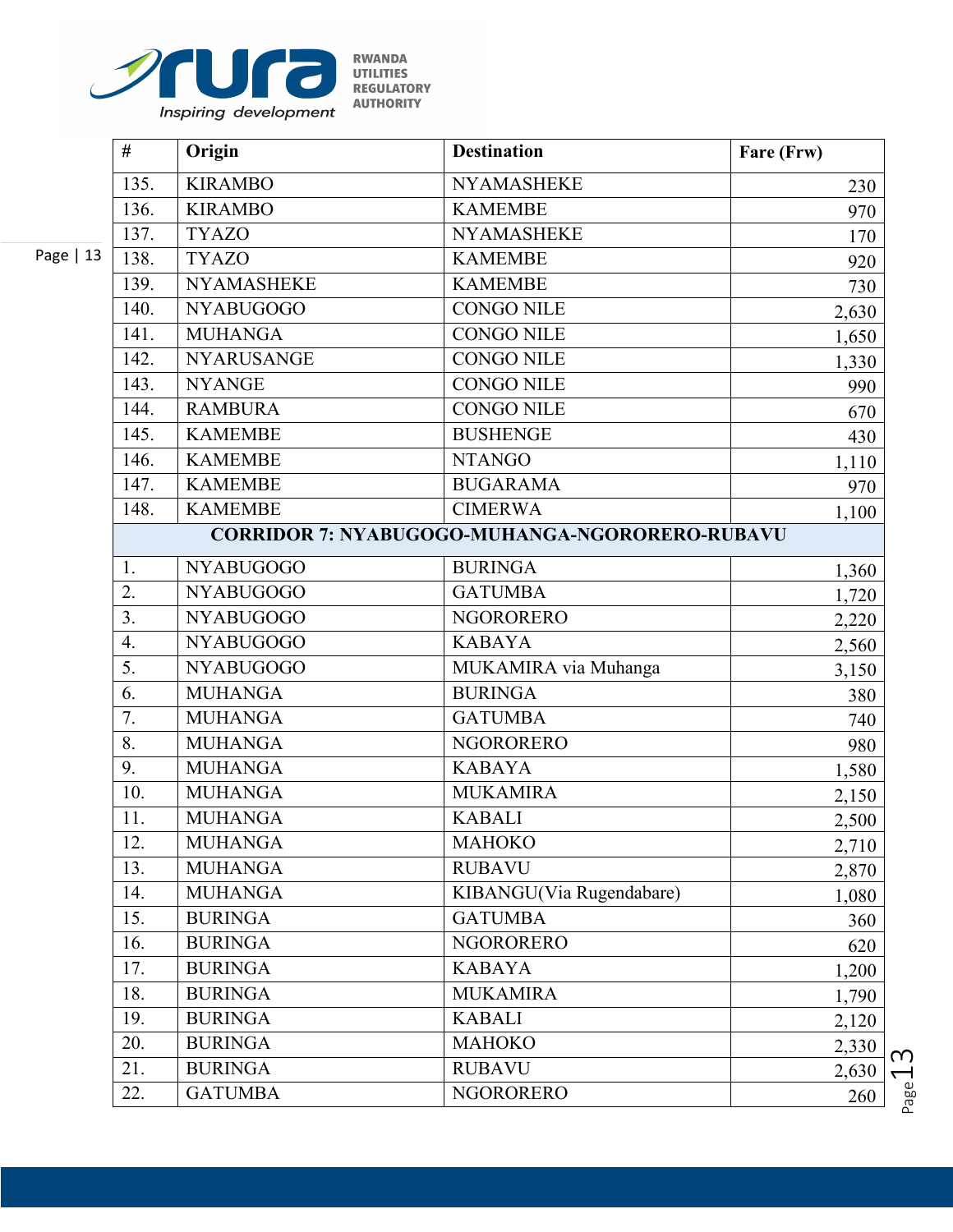

|            | #              | Origin           | <b>Destination</b>                           | Fare (Frw) |
|------------|----------------|------------------|----------------------------------------------|------------|
|            | 23.            | <b>GATUMBA</b>   | <b>KABAYA</b>                                | 840        |
|            | 24.            | <b>GATUMBA</b>   | <b>MUKAMIRA</b>                              | 1,800      |
|            | 25.            | <b>GATUMBA</b>   | <b>KABALI</b>                                | 2,140      |
| Page $ 14$ | 26.            | <b>GATUMBA</b>   | <b>MAHOKO</b>                                | 2,350      |
|            | 27.            | <b>GATUMBA</b>   | <b>RUBAVU</b>                                | 2,640      |
|            | 28.            | <b>NGORORERO</b> | <b>KABAYA</b>                                | 700        |
|            | 29.            | <b>NGORORERO</b> | <b>MUKAMIRA</b>                              | 1,030      |
|            | 30.            | <b>NGORORERO</b> | <b>KABALI</b>                                | 1,500      |
|            | 31.            | <b>NGORORERO</b> | <b>MAHOKO</b>                                | 1,710      |
|            | 32.            | <b>NGORORERO</b> | <b>RUBAVU</b>                                | 1,820      |
|            | 33.            | <b>KABAYA</b>    | <b>MUKAMIRA</b>                              | 540        |
|            | 34.            | <b>KABAYA</b>    | <b>KABALI</b>                                | 920        |
|            | 35.            | <b>KABAYA</b>    | <b>MAHOKO</b>                                | 1,130      |
|            | 36.            | <b>KABAYA</b>    | <b>RUBAVU</b>                                | 1,260      |
|            |                |                  | <b>CORRIDOR 8: NYABUGOGO-MUSANZE -RUBAVU</b> |            |
|            | 1.             | <b>NYABUGOGO</b> | <b>BASE</b>                                  | 1,090      |
|            | 2.             | <b>NYABUGOGO</b> | <b>GAKENKE</b>                               | 1,220      |
|            | 3 <sub>1</sub> | <b>NYABUGOGO</b> | <b>MUSANZE</b>                               | 1,930      |
|            | 4.             | <b>NYABUGOGO</b> | <b>BYANGABO</b>                              | 2,250      |
|            | 5.             | <b>NYABUGOGO</b> | <b>MUKAMIRA</b>                              | 2,440      |
|            | 6.             | <b>NYABUGOGO</b> | <b>KABALI</b>                                | 2,790      |
|            | 7.             | <b>NYABUGOGO</b> | <b>MAHOKO</b>                                | 2,960      |
|            | 8.             | <b>NYABUGOGO</b> | <b>RUBAVU</b>                                | 3,310      |
|            | 9.             | <b>BASE</b>      | <b>GAKENKE</b>                               | 260        |
|            | 10.            | <b>BASE</b>      | <b>MUSANZE</b>                               | 910        |
|            | 11.            | <b>BASE</b>      | <b>BYANGABO</b>                              | 1,260      |
|            | 12.            | <b>BASE</b>      | <b>MUKAMIRA</b>                              | 1,450      |
|            | 13.            | <b>BASE</b>      | <b>KABALI</b>                                | 1,810      |
|            | 14.            | <b>BASE</b>      | <b>MAHOKO</b>                                | 1,980      |
|            | 15.            | <b>BASE</b>      | <b>RUBAVU</b>                                | 2,290      |
|            | 16.            | <b>GAKENKE</b>   | <b>MUSANZE</b>                               | 660        |
|            | 17.            | <b>GAKENKE</b>   | <b>BYANGABO</b>                              | 1,010      |
|            | 18.            | <b>GAKENKE</b>   | <b>MUKAMIRA</b>                              | 1,190      |
|            | 19.            | <b>GAKENKE</b>   | <b>KABALI</b>                                | 1,550      |
|            | 20.            | <b>GAKENKE</b>   | <b>MAHOKO</b>                                | 1,720      |
|            | 21.            | <b>GAKENKE</b>   | <b>RUBAVU</b>                                | 2,030      |
|            | 22.            | <b>MUSANZE</b>   | <b>BYANGABO</b>                              | 350        |

 $P_{{\rm age}}1\overline{4}$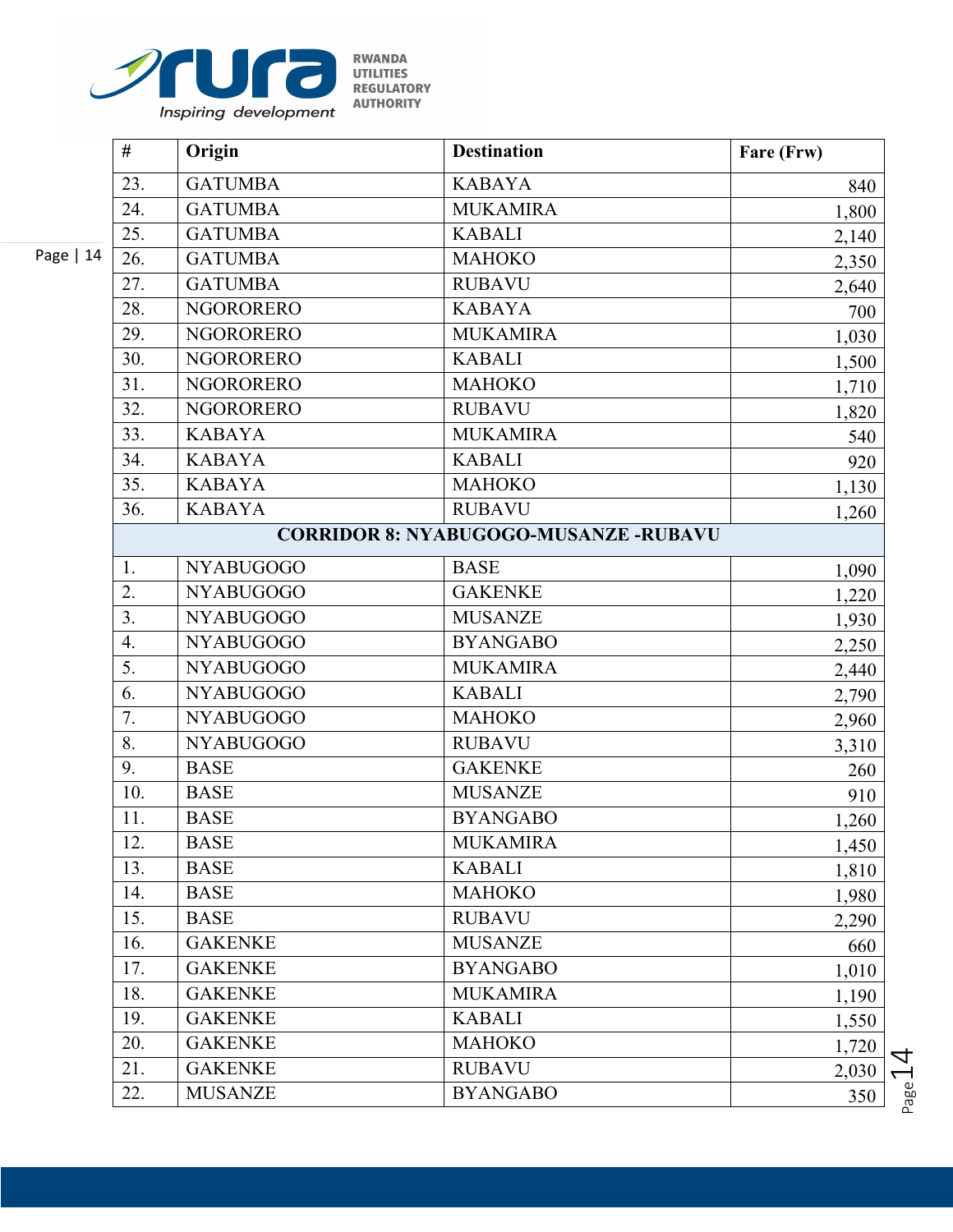

|            | #   | Origin           | <b>Destination</b>                        | Fare (Frw) |
|------------|-----|------------------|-------------------------------------------|------------|
|            | 23. | <b>MUSANZE</b>   | <b>MUKAMIRA</b>                           | 530        |
|            | 24. | <b>MUSANZE</b>   | <b>KABALI</b>                             | 900        |
|            | 25. | <b>MUSANZE</b>   | <b>MAHOKO</b>                             | 1,060      |
| Page $ 15$ | 26. | <b>MUSANZE</b>   | <b>RUBAVU</b>                             | 1,300      |
|            | 27. | <b>BYANGABO</b>  | <b>MUKAMIRA</b>                           | 190        |
|            | 28. | <b>BYANGABO</b>  | <b>KABALI</b>                             | 550        |
|            | 29. | <b>BYANGABO</b>  | <b>MAHOKO</b>                             | 710        |
|            | 30. | <b>BYANGABO</b>  | <b>RUBAVU</b>                             | 1,030      |
|            | 31. | <b>MUKAMIRA</b>  | <b>KABALI</b>                             | 360        |
|            | 32. | <b>MUKAMIRA</b>  | <b>MAHOKO</b>                             | 530        |
|            | 33. | <b>MUKAMIRA</b>  | <b>RUBAVU</b>                             | 770        |
|            | 34. | <b>KABALI</b>    | <b>MAHOKO</b>                             | 170        |
|            | 35. | <b>KABALI</b>    | <b>RUBAVU</b>                             | 480        |
|            | 36. | <b>MAHOKO</b>    | <b>RUBAVU</b>                             | 220        |
|            | 37. | <b>MUSANZE</b>   | <b>CYANIKA</b>                            | 530        |
|            | 38. | <b>MUSANZE</b>   | <b>KINIGI</b>                             | 220        |
|            | 39. | <b>MUSANZE</b>   | <b>JANJA</b>                              | 1,280      |
|            | 40. | <b>MUSANZE</b>   | <b>VUNGA</b>                              | 650        |
|            | 41. | <b>MUSANZE</b>   | <b>NYABIKENKE</b>                         | 1,080      |
|            | 42. | <b>MUSANZE</b>   | <b>KIRAMBO</b>                            | 1,280      |
|            | 43. | <b>BASE</b>      | <b>BUTARO</b>                             | 1,310      |
|            | 44. | <b>MUSANZE</b>   | <b>BUTARO</b> via KIDAHO                  | 970        |
|            | 45. | <b>MUSANZE</b>   | <b>BURERA-GICUMBI</b>                     | 3,200      |
|            | 46. | <b>NYABUGOGO</b> | <b>KIRAMBO</b> via BASE                   | 2,090      |
|            | 47. | <b>NYABUGOGO</b> | <b>BUTARO</b> via BASE                    | 2,290      |
|            | 48. | <b>RUBAVU</b>    | <b>KANEMBWE</b>                           | 250        |
|            | 49. | <b>MUSANZE</b>   | <b>KABAYA</b>                             | 1,140      |
|            | 50. | <b>MUSANZE</b>   | <b>NGORORERO</b>                          | 1,760      |
|            | 51. | <b>MUSANZE</b>   | MUHANGA Via NGORORERO                     | 2,750      |
|            | 52. | <b>NYABUGOGO</b> | RULI via SHYORONGI                        | 1,490      |
|            | 53. | <b>NYABUGOGO</b> | RUSHASHI via RULI                         | 1,360      |
|            | 54. | <b>RUBAVU</b>    | <b>BUGESHI</b>                            | 940        |
|            | 55. | <b>RUBAVU</b>    | <b>KABUHANGA</b>                          | 1,000      |
|            |     |                  | <b>CORRIDOR 9: RUBAVU-KARONGI-KAMEMBE</b> |            |
|            | 1.  | <b>RUBAVU</b>    | <b>GAKERI</b>                             | 810        |
|            | 2.  | <b>RUBAVU</b>    | <b>NKOMERO</b>                            | 1,090      |
|            | 3.  | <b>RUBAVU</b>    | <b>GISIZA</b>                             | 1,220      |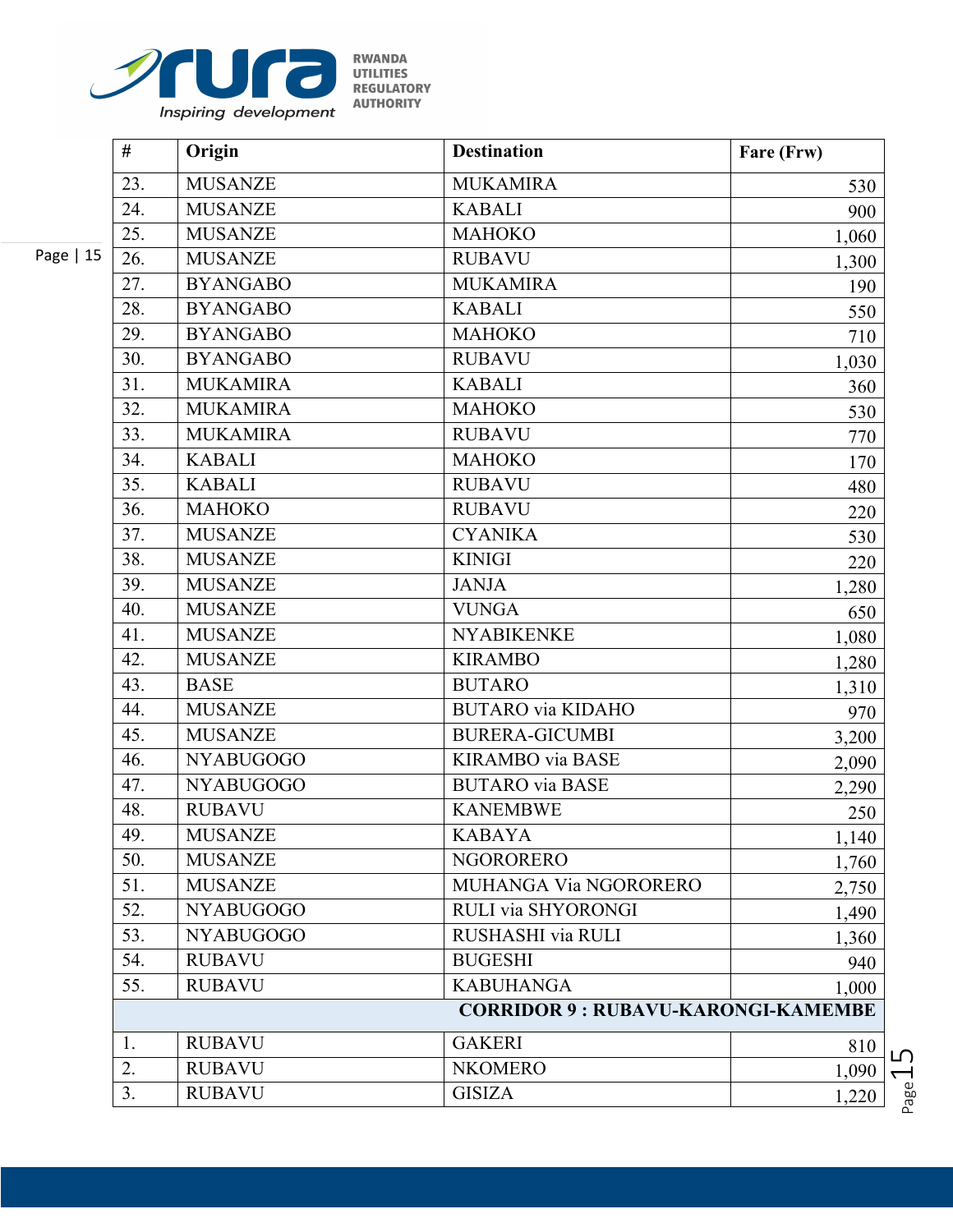

|           | #   | Origin         | <b>Destination</b> | Fare (Frw) |
|-----------|-----|----------------|--------------------|------------|
|           | 4.  | <b>RUBAVU</b>  | <b>CONGO-NILE</b>  | 1,430      |
|           | 5.  | <b>RUBAVU</b>  | <b>RUBENGERA</b>   | 1,780      |
|           | 6.  | <b>RUBAVU</b>  | <b>KARONGI</b>     | 2,500      |
| Page   16 | 7.  | <b>RUBAVU</b>  | <b>MUBUGA</b>      | 2,650      |
|           | 8.  | <b>RUBAVU</b>  | <b>GISHYITA</b>    | 2,850      |
|           | 9.  | <b>RUBAVU</b>  | <b>MUGONERO</b>    | 3,000      |
|           | 10. | <b>RUBAVU</b>  | <b>KARENGERA</b>   | 3,210      |
|           | 11. | <b>RUBAVU</b>  | <b>HANIKA</b>      | 3,400      |
|           | 12. | <b>RUBAVU</b>  | <b>KIRAMBO</b>     | 3,550      |
|           | 13. | <b>RUBAVU</b>  | <b>TYAZO</b>       | 3,610      |
|           | 14. | <b>RUBAVU</b>  | <b>NYAMASHEKE</b>  | 3,900      |
|           | 15. | <b>RUBAVU</b>  | <b>NTENDEZI</b>    | 4,030      |
|           | 16. | <b>RUBAVU</b>  | <b>KAMEMBE</b>     | 4,550      |
|           | 17. | <b>RUBAVU</b>  | <b>KAYOVE</b>      | 1,600      |
|           | 18. | <b>PFUNDA</b>  | <b>KARONGI</b>     | 2,000      |
|           | 19. | <b>GAKERI</b>  | <b>NKOMERO</b>     | 290        |
|           | 20. | <b>GAKERI</b>  | <b>GISIZA</b>      | 410        |
|           | 21. | <b>GAKERI</b>  | <b>CONGO-NILE</b>  | 620        |
|           | 22. | <b>GAKERI</b>  | <b>RUBENGERA</b>   | 970        |
|           | 23. | <b>GAKERI</b>  | <b>KARONGI</b>     | 1,350      |
|           | 24. | <b>GAKERI</b>  | <b>MUBUGA</b>      | 1,710      |
|           | 25. | <b>GAKERI</b>  | <b>GISHYITA</b>    | 1,830      |
|           | 26. | <b>GAKERI</b>  | <b>MUGONERO</b>    | 2,040      |
|           | 27. | <b>GAKERI</b>  | <b>KARENGERA</b>   | 2,400      |
|           | 28. | <b>GAKERI</b>  | <b>HANIKA</b>      | 2,590      |
|           | 29. | <b>GAKERI</b>  | <b>KIRAMBO</b>     | 2,740      |
|           | 30. | <b>GAKERI</b>  | <b>TYAZO</b>       | 2,800      |
|           | 31. | <b>GAKERI</b>  | <b>NYAMASHEKE</b>  | 2,970      |
|           | 32. | <b>GAKERI</b>  | <b>KAMEMBE</b>     | 3,720      |
|           | 33. | <b>NKOMERO</b> | <b>GISIZA</b>      | 130        |
|           | 34. | <b>NKOMERO</b> | <b>CONGO-NILE</b>  | 330        |
|           | 35. | <b>NKOMERO</b> | <b>RUBENGERA</b>   | 690        |
|           | 36. | <b>NKOMERO</b> | <b>KARONGI</b>     | 1,060      |
|           | 37. | <b>NKOMERO</b> | <b>MUBUGA</b>      | 1,420      |
|           | 38. | <b>NKOMERO</b> | <b>GISHYITA</b>    | 1,550      |
|           | 39. | <b>NKOMERO</b> | <b>MUGONERO</b>    | 1,760      |
|           | 40. | <b>NKOMERO</b> | <b>KARENGERA</b>   | 2,110      |